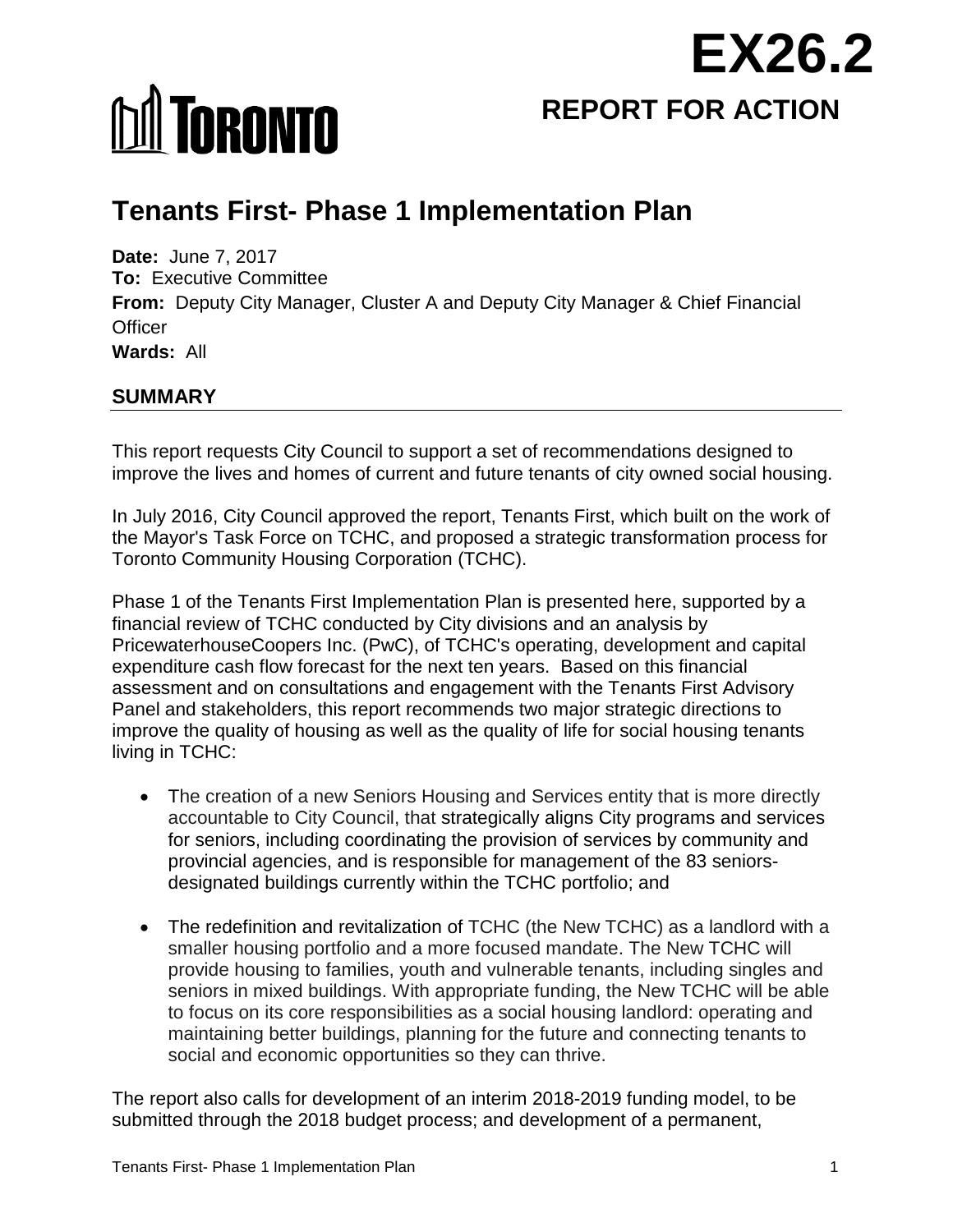sustainable funding model for the New TCHC and the new Seniors Housing and Services entity.

Finally, the report also summarizes a review of innovations in social housing and recommends reforms to the provincial *Housing Services Act,* as requested by Council as part of the 2016 Tenants First report.

Phase 2 of the Tenants First Implementation Plan will be submitted to City Council by the end of 2017.

The recommendations in this report offer an opportunity for Council to set TCHC on the path to providing quality housing to thousands of Torontonians across the TCHC portfolio. Providing TCHC with the tools and resources to be a successful and innovative social housing landlord will be a multi-year process and will require continued commitment of City Council and the attention of other levels of government. Torontonians who are TCHC tenants deserve no less.

# **RECOMMENDATIONS**

The Deputy City Manager, Cluster A and the Deputy City Manager & Chief Financial Officer recommend that:

1. City Council approve the strategic integration of City programs and services for seniors and responsibility for management of the 83 seniors-designated buildings within the Toronto Community Housing Corporation portfolio under a new Seniors Housing and Services entity that is separate from Toronto Community Housing and more directly accountable to City Council.

2. City Council request the City Manager and the Deputy City Manager, Cluster A to report to Committee and Council on a recommended governance structure for the new Seniors Housing and Services entity by the end of 2017.

3. City Council direct the City Manager and the Deputy City Manager, Cluster A in consultation with Toronto Community Housing Corporation, to review the governance structure of Toronto Community Housing Corporation pursuant to the adoption of Recommendation 1 and prepare an amended Shareholder Direction and other program and accountability instruments as required, that includes:

a. a revised tenant-focused service delivery model providing housing to families, individuals, youth and vulnerable tenants including seniors;

b. improved integration and accountability with the City of Toronto as Service Manager and Shareholder; and

c. a strengthened system of tenant engagement, including tenant representation on the Board of Directors of Toronto Community Housing Corporation.

4. City Council direct the Deputy City Manager & Chief Financial Officer and the Deputy City Manager, Cluster A to: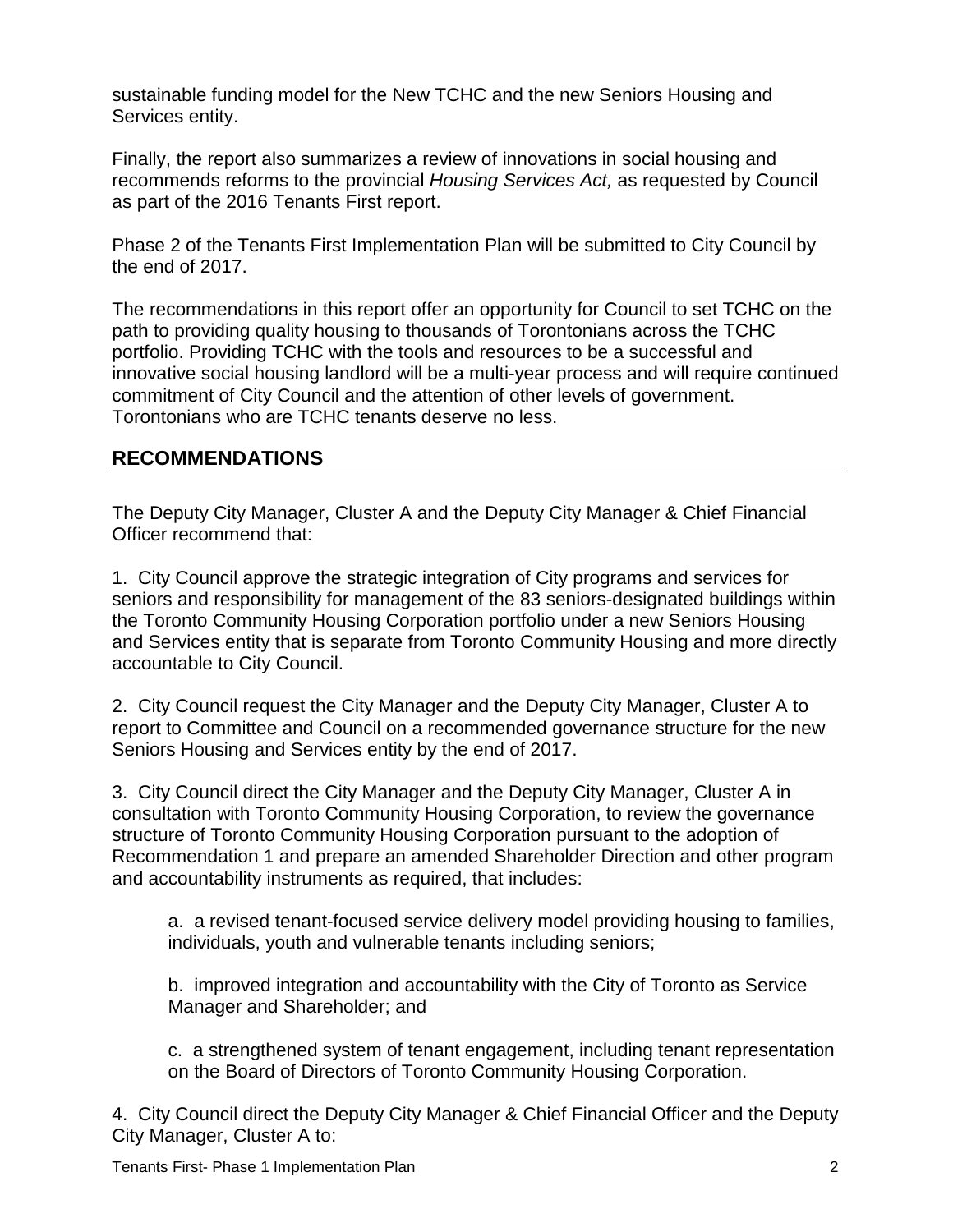a. report on an interim operating and capital funding model for Toronto Community Housing Corporation to address the current and short-term Toronto Community Housing Corporation operating and capital funding shortfalls projected for 2018 and 2019, as part of the 2018 budget process;

b. report to Council in 2019 on a permanent funding formula, including operating and capital, for the New Toronto Community Housing Corporation and the new Seniors Housing and Services entity, to launch in 2020; and

c. request Toronto Community Housing Corporation to continue to present its annual Business Plan to Budget Committee during the annual budget process.

5. City Council direct the continued implementation of strategies and directions adopted in 2012.EX23.4 "Putting People First, Transforming Toronto Community Housing - Special Housing Working Group's Report", and authorize the Deputy City Manager, Cluster A to issue a Request for Expressions of Interest (REOI) to the non-profit, co-op and land trust sectors seeking interest, service models and business cases for the operation of the 684 scattered social housing properties, including Agency Houses and Rooming Houses and report with a recommended strategy by the end of 2017.

6. City Council direct the Deputy City Manager, Cluster A to report to Committee and Council with an update on the following initiatives by December 2017:

a. a local service model pilot program at Toronto Community Housing Corporation to focus on decentralizing property/housing management services and innovative approaches to community development, including local action plans; and

b. rooming house revitalization projects.

7. City Council direct the Deputy City Manager, Cluster A to develop and report to Committee and Council by December 2017 on a public consultation process to provide for continued engagement of tenants and other stakeholders in the implementation of the recommendations approved by Council in its consideration of this report.

8. City Council request the Government of Ontario to amend the *Housing Services Act* to support Rent-Geared-to-Income (RGI) Reform, including reducing barriers to RGI tenants who participate in employment programs, and simplifying RGI calculations, and authorize the Deputy City Manager, Cluster A to engage the Ministry of Housing to propose legislative changes including:

a. allow social housing service managers discretion with respect to exempting income from service manager endorsed or approved employment and skills training, and employment programs, from the Rent-Geared-to-Income rent calculation; and

b. simplify Rent-Geared-to-Income rules and calculations.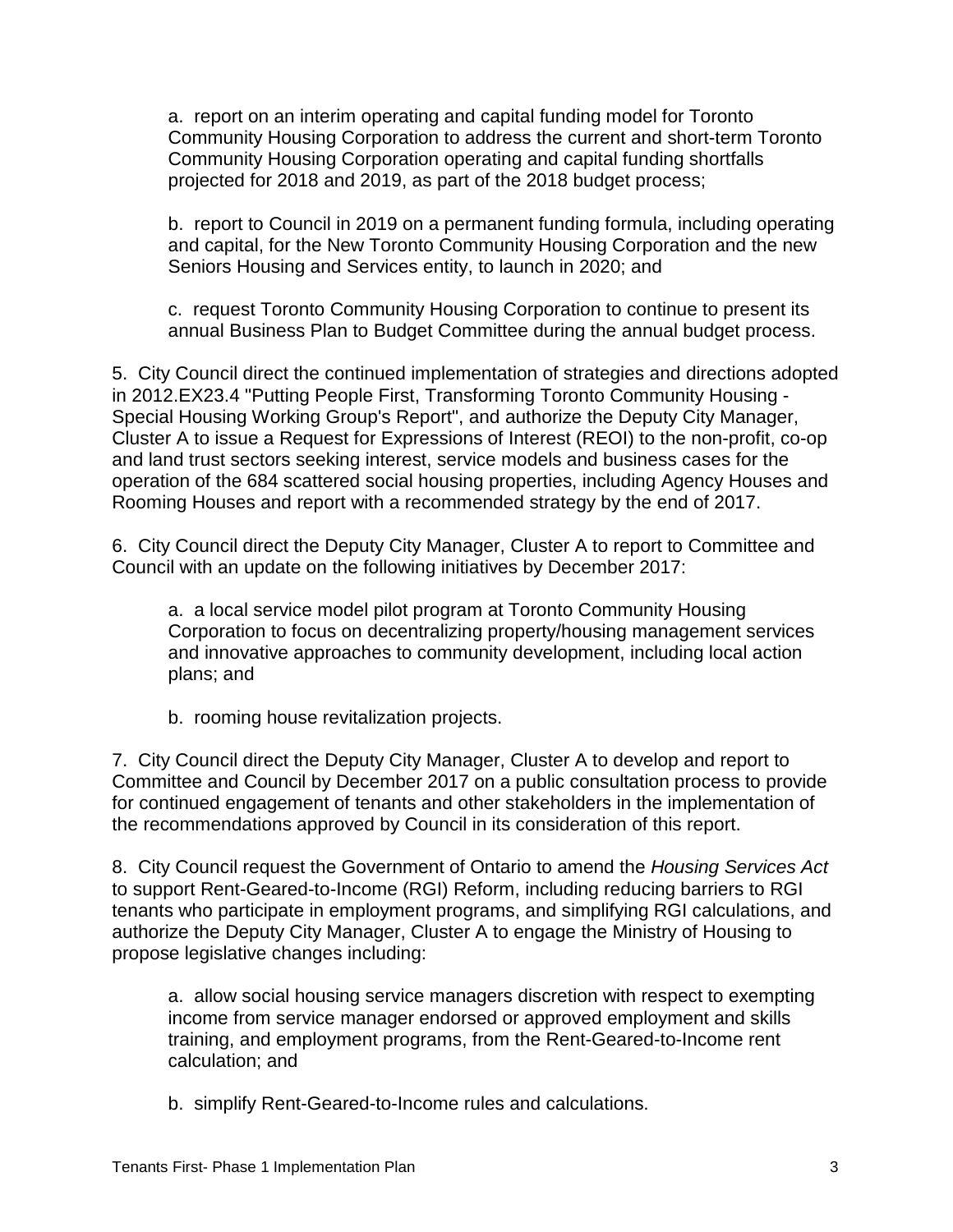9. City Council request the Federal and Provincial governments to confirm shared funding commitments proposed in their 2017 Budgets and other announcements that will directly support the social housing capital and operational priorities of the City, and request that the emerging National Housing Strategy provides a clear commitment to maintain existing social housing, and to build new social and affordable housing units.

10. City Council request the Mayor and City Manager to advance discussions with Ontario and Canada on funding that will benefit Toronto Community Housing Corporation and to negotiate funding agreements and report back to City Council on the outcome of these discussions.

11. City Council thank the members of the Tenants First Tenant Advisory Panel for the hard work, commitment and invaluable contribution they have made toward the creation of this Implementation Report.

# **FINANCIAL IMPACT**

There is no immediate financial impact associated with the recommendations in this report. However, TCHC's financial situation is untenable and will become imminently dire. As will be demonstrated throughout this report, an independent financial review of TCHC's forecasted cash flow has confirmed the urgency of the situation.

In light of this, an interim operating and capital funding model to address TCHC's current and short-term operating and capital funding shortfalls projected for 2018 and 2019 will be presented as part of the 2018 budget process. Subsequently, a permanent funding formula including operating and capital costs for a New TCHC and a new Seniors Housing and Services entity to launch in 2020 will be submitted in 2019.

**Interim Funding Model, 2018-2019** In the short term, City staff will continue to work on the development of a sustainable funding model for TCHC to address both capital and operating needs. In addition staff will continue to engage Federal and Provincial officials in efforts to secure new funding and financial incentives to support the capital and operational priorities of TCHC in both the short and longer-term. An interim funding strategy is needed to ensure that TCHC can continue to sustain its operations and capital repair plan to allow for minimal unit closures.

To support this approach TCHC will submit a consolidated 2018 Operating and Capital budget to its Board and its annual Business Plan to Budget Committee and City Council through the City's regular budgeting process, including a two-year outlook / forecast for 2019 and 2020. However, based on the financial review conducted by PwC, assuming no draws on TCHC's reserve and no additional funding from the other two orders of government based on their 2017 budget announcements, an increase in funding will be required to address operating, development and building repair capital cash flow shortfalls.

Tables 1 to 3, below, provide a breakdown of TCHC's projected interim funding requirements for 2018 and 2019 for Operating, Development and Building Repair Capital (with a comparison to 2017). Table 4 summarizes these interim funding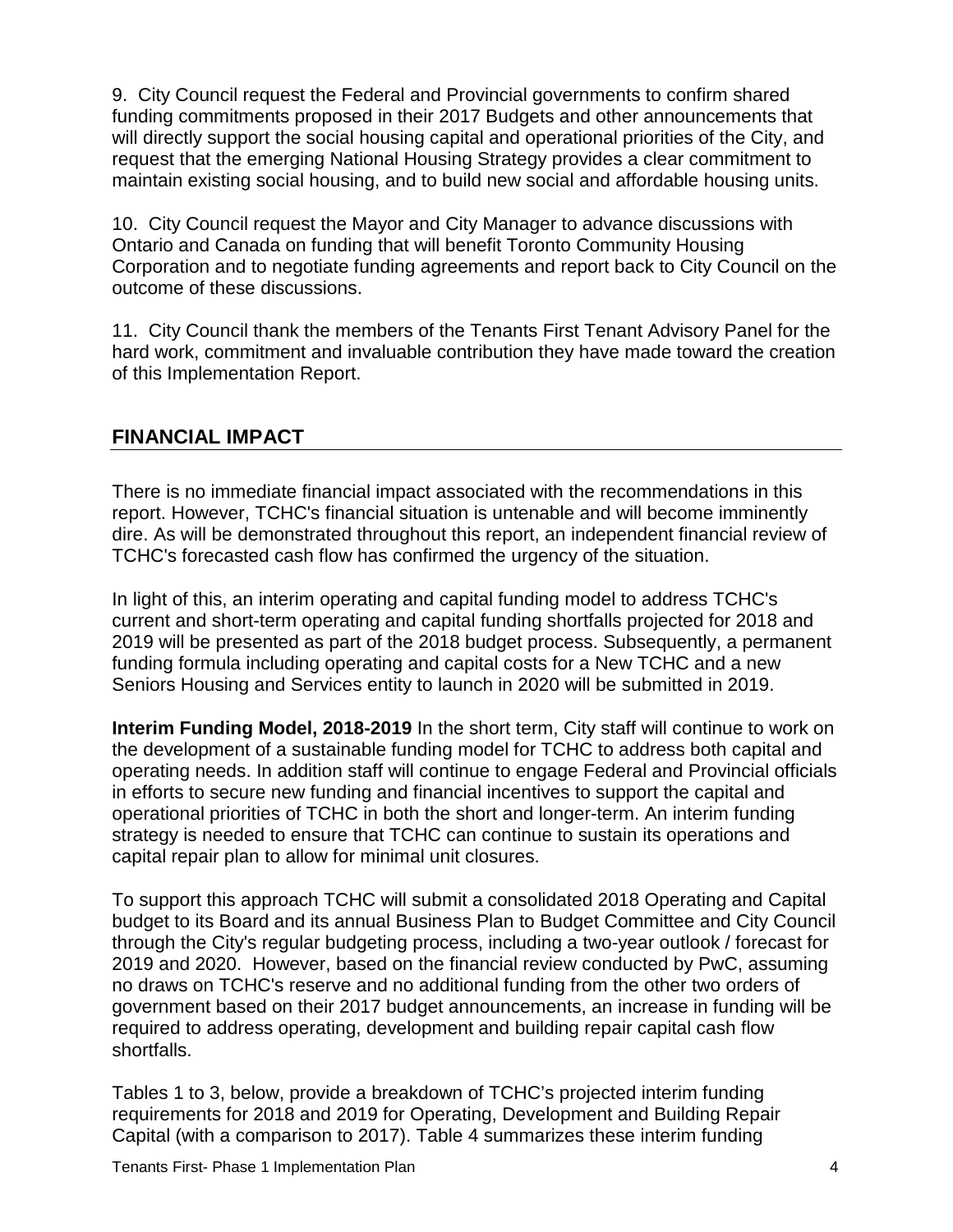requirements. The estimates provided in Tables 1 to 4 reflect current service and service delivery levels and do not reflect any of the changes being recommended or contemplated in this report.

Table 1, below, provides TCHC's projected **interim Operating funding requirements** for 2018 and 2019 (with a comparison to 2017). Assuming

- that the level of City subsidy in 2018 and 2019 does not change, other than the required cost of living adjustment provided for within the Shareholder Direction,
- no draws from reserves, and
- an \$18 million annual contribution to a sinking fund to retire debenture loans,

it is expected that TCHC will face an operating cash flow shortfall of \$11 million in 2018 and \$19 million in 2019.

| <b>Interim Operating Funding (\$ millions)</b><br>Assuming no draws from reserves<br>Note: differences due to rounding | 2017  | 2018   | 2019   | 2019<br>VS<br>2018 |
|------------------------------------------------------------------------------------------------------------------------|-------|--------|--------|--------------------|
| Operating cash inflows, including existing City<br>subsidy <sup>1</sup>                                                | 578.2 | 586.1  | 593.2  | 7.1                |
| Operating cash outflows                                                                                                | 438.5 | 449.1  | 461.3  | 12.2               |
| Operating cash surplus (shortfall), before<br>debt servicing                                                           | 139.7 | 137.0  | 131.9  | (5.1)              |
| Debt Servicing                                                                                                         | 124.0 | 130.1  | 132.6  | 2.5                |
| Operating cash surplus (shortfall), after<br>debt servicing & before contribution to<br>sinking fund                   | 15.7  | 6.8    | (0.6)  | (7.4)              |
| Contribution to sinking fund                                                                                           | 0.0   | (18.0) | (18.0) | 0.0                |
| Operating cash surplus (shortfall), after<br>debt servicing & contribution to sinking<br>fund                          | 15.7  | (11.2) | (18.6) | (7.4)              |
|                                                                                                                        |       |        |        |                    |
| Currently forecasted City subsidy                                                                                      | 241.9 | 245.9  | 250.0  | 4.1                |
| Revised TCHC operating funding requirements<br>(incl. \$18 million contribution to sinking fund)                       |       | 257.1  | 268.6  | 11.5               |
| Additional funding needed to address<br>operating cash shortfall                                                       | ۰     | 11.2   | 18.6   | 7.4                |

#### Table 1: TCHC Interim **Operating** Funding Requirement

<span id="page-4-0"></span> $1$  Includes \$6 million increase in subsidy to fund debt service costs associated with Regent Park revitalization l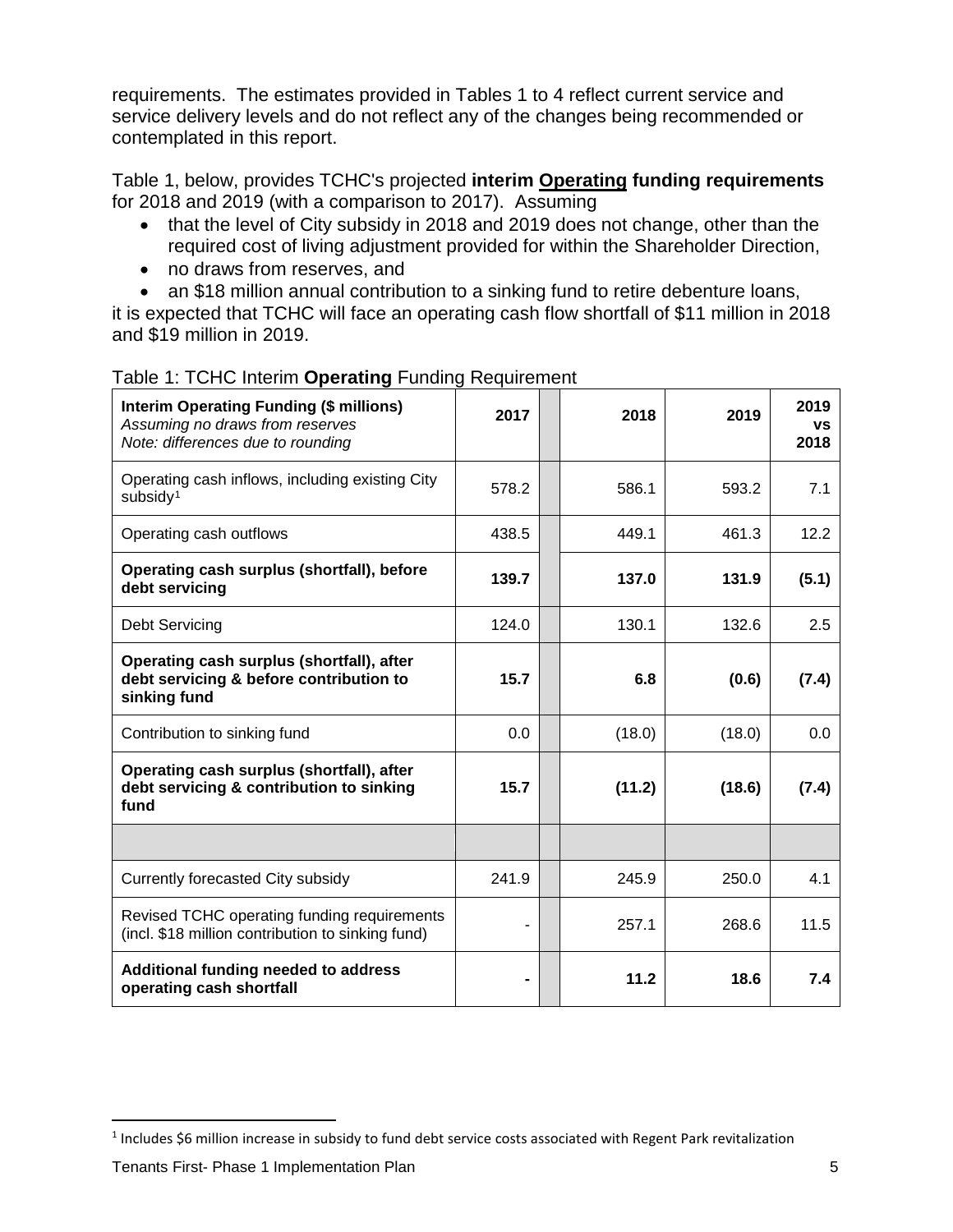Table 2, below, provides TCHC's projected **interim Development funding requirements** for 2018 and 2019 (with a comparison to 2017). It is expected that TCHC will face a development cash flow shortfall of \$129 million in 2018 and \$69 million in 2019 before the use of reserves, and assuming no additional funding from the other orders of government.

| Interim Development Funding (\$ millions)<br>Assuming no draws from reserves<br>Note: differences due to rounding | 2017   | 2018    | 2019   | 2019<br>VS<br>2018 |
|-------------------------------------------------------------------------------------------------------------------|--------|---------|--------|--------------------|
| Development cash inflows                                                                                          | 100.5  | 60.4    | 91.7   | 31.3               |
| Development cash outflows                                                                                         | 172.2  | 189.5   | 160.4  | (29.1)             |
| Development cash surplus (shortfall)                                                                              | (71.7) | (129.1) | (68.8) | 60.3               |
|                                                                                                                   |        |         |        |                    |
| Additional funding needed to address<br>development cash shortfall                                                | ۰      | 129.1   | 68.8   | (60.3)             |

Table 2: TCHC Interim **Development** Funding Requirement

Table 3, below, provides TCHC's projected **Interim Building Repair Capital funding requirements** for 2018 and 2019. Assuming no additional funding from the other orders of government, it is expected that TCHC will face a capital cash shortfall, before the use of reserves, of \$262 million in 2018 and \$428 million in 2019.

#### Table 3: TCHC Interim **Building Repair Capital** Funding Requirement

| <b>Interim Building Repair Capital Funding (\$</b><br>millions)<br>Assuming no draws from reserves<br>Note: differences due to rounding | 2017  | 2018    | 2019    | 2019<br>VS<br>2018 |
|-----------------------------------------------------------------------------------------------------------------------------------------|-------|---------|---------|--------------------|
| Building repair capital cash inflows                                                                                                    | 480.8 | 175.9   | 72.2    | (103.7)            |
| Building repair capital cash outflows                                                                                                   | 250.0 | 437.5   | 500.0   | 62.5               |
| Building repair capital cash surplus (shortfall) <sup>2</sup>                                                                           | 230.8 | (261.6) | (427.8) | (166.2)            |
|                                                                                                                                         |       |         |         |                    |
| Additional funding needed to address<br>building repair capital cash shortfall                                                          |       | 261.6   | 427.8   | 166.2              |

Table 4 summarizes the total projected funding requirements for all three areas (operating, development and building repair capital) for 2018 and 2019. A total of \$402 million in interim funding will be required in 2018

- \$11 million to cover forecasted increases in operating expenses:
- \$129 million in development cash shortfall; and.

l

<span id="page-5-0"></span><sup>2</sup> Includes \$54 million bridging strategy for capital repairs in 2017

Tenants First- Phase 1 Implementation Plan 6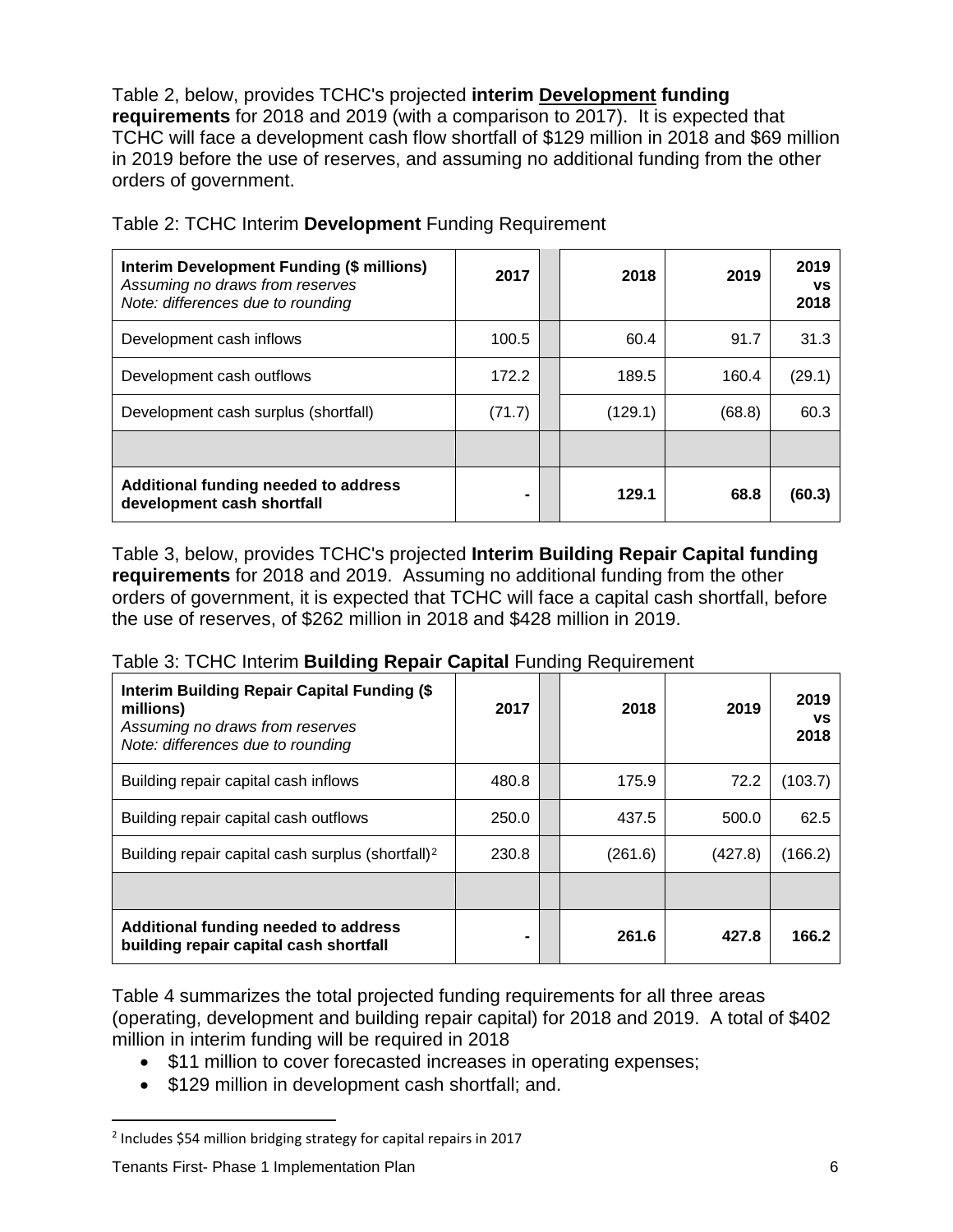• \$262 million to allow TCHC to continue to move forward with planned building capital repairs.

In 2019 \$515 million will be required

- \$19 million for operating;
- \$69 million in development cash shortfall; and,
- \$428 million for planned building capital repairs.

| Table 4: Summary of Interim Operating, Development & Building Repair Capital |  |  |
|------------------------------------------------------------------------------|--|--|
| <b>Funding Requirements</b>                                                  |  |  |

| <b>Interim Funding Summary (\$ millions)</b><br>Assuming no draws from reserves, and no<br>additional funding from other orders of<br>government.<br>Note: differences due to rounding | 2017 | 2018  | 2019  | 2019<br>VS<br>2018 |
|----------------------------------------------------------------------------------------------------------------------------------------------------------------------------------------|------|-------|-------|--------------------|
| Additional funding needed to address<br>operating cash shortfall                                                                                                                       |      | 11.2  | 18.6  | 7.4                |
| Additional funding needed to address<br>development cash shortfall                                                                                                                     |      | 129.1 | 68.8  | (60.3)             |
| Additional funding needed to address building<br>repair capital cash shortfall                                                                                                         | -    | 261.6 | 427.8 | 166.2              |
| Additional funding needed to address cash<br>shortfall                                                                                                                                 |      | 401.9 | 515.2 | 113.3              |

The Tenants First Team will continue to work with TCHC and City Corporate Finance and the Financial Planning Divisions to review and identify strategies for the **interim financial model** including but not limited to:

- Use of TCHC reserves;
- Use of TCHC credit facilities;
- Use of any TCHC operating/building repair capital surplus;
- Allowing TCHC to forego its contribution to the \$18 million sinking fund for debenture loan retirement; and
- The City contributing directly to TCHC's capital repairs.

**Permanent Funding Model**: As confirmed by PwC, TCHC's financial challenges are significant and it will take time to develop a permanent solution for a sustainable funding formula. A long term solution will rely on funding commitments from all orders of government. City staff will continue to work with TCHC and will report back on a projected operating and capital budget and funding strategy for both the Seniors Housing Provider as well as the new Toronto Community Housing Corporation (New TCHC).

City officials will also during this time continue to pursue federal and provincial funding and financing initiatives resulting from the 2017 federal budget and the emerging National Housing Strategy.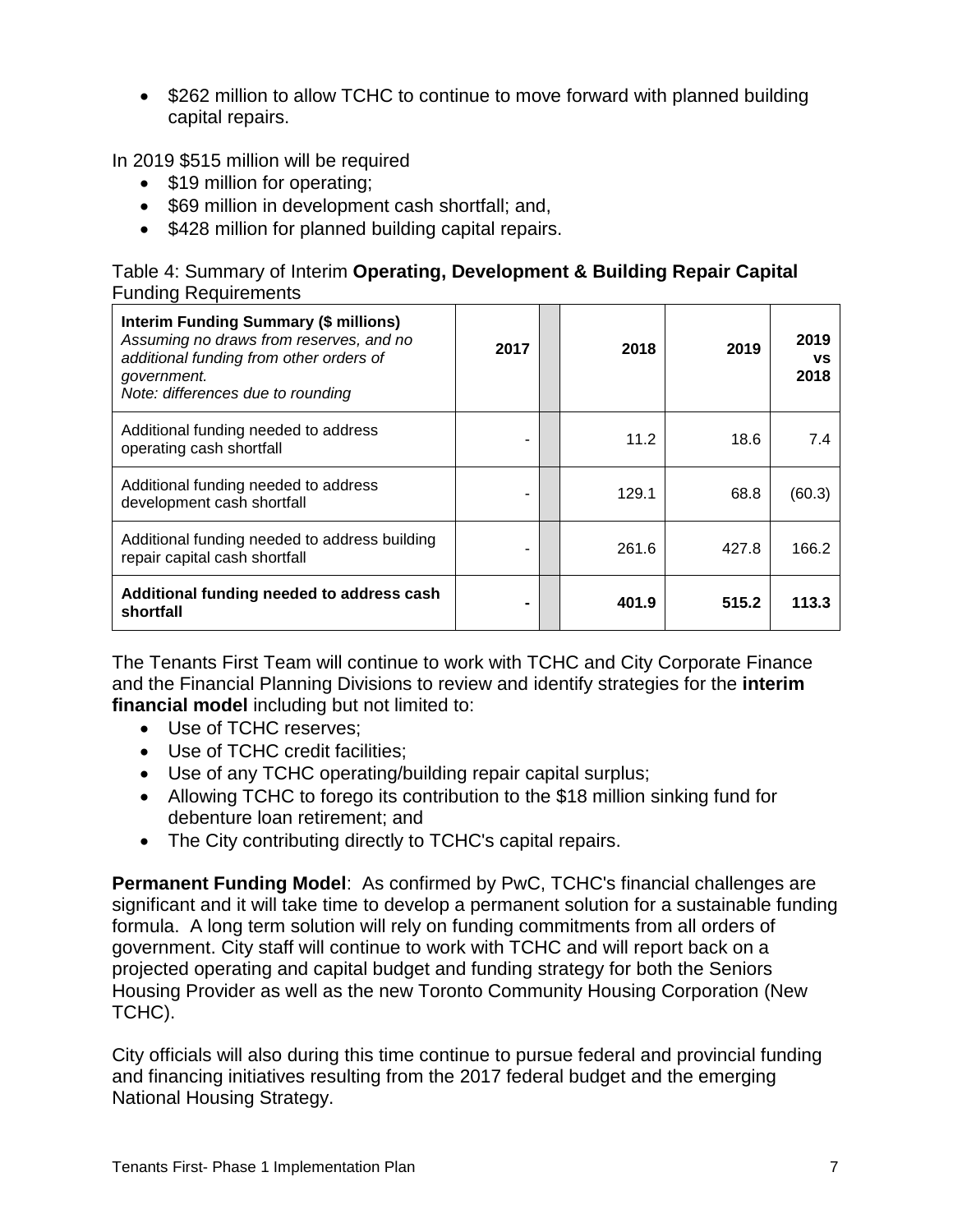To assist Council in understanding the current challenging fiscal situation, an order of magnitude budget has been established by analyzing TCHC's portfolio at a granular accounting level. Given recommendation 1 of this report, this was done in order to segment the seniors portfolio of buildings from the rest of TCHC's portfolio. Similar assumptions as were contained in PwC's review were used to forecast the cash flows at this granular level. The difference between TCHC's forecast and the seniors portfolio forecast was used to establish the forecast for the New TCHC.

Tables 5, 6 and 7 below, reflect current service and service delivery levels and do not reflect any of the changes being recommended or contemplated in this report. The numbers reflected are high level estimates and subject to change.

As reflected in Tables 5, 6 and 7, it is anticipated that by 2020 (including funding for the capital repair backlog):

- the seniors portfolio will require funding of \$65 million (\$74 million for capital offset by an operating surplus of \$10 million, *difference due to rounding*); and
- the New TCHC will require an increase in funding of \$399 million (\$357 million for capital and \$42 million for operating),
- for a total of \$464 million (\$432 million for capital and \$32 million for operating).

Table 5: Seniors Housing Provider and New TCHC 2020 Order of Magnitude Operating Funding Requirements

| 2020 Operating Funding (\$ millions)<br>Assuming no draws from reserves (Note: differences due to rounding) | <b>Seniors</b> | <b>New</b><br><b>TCHC</b> | Total  |
|-------------------------------------------------------------------------------------------------------------|----------------|---------------------------|--------|
| Operating cash inflows, including existing City subsidy <sup>3</sup>                                        | 143.3          | 450.0                     | 593.2  |
| Operating cash outflows                                                                                     | 88.1           | 383.2                     | 471.3  |
| Operating cash surplus (shortfall), before debt servicing                                                   | 55.2           | 66.7                      | 122.0  |
| Debt Servicing <sup>4</sup>                                                                                 | 45.4           | 90.9                      | 136.4  |
| Operating cash surplus (shortfall), after debt servicing & before<br>contribution to sinking fund           | 9.8            | (24.2)                    | (14.4) |
| Contribution to sinking fund                                                                                | 0.0            | (18.0)                    | (18.0) |
| Operating cash surplus (shortfall), after debt servicing &<br>contribution to sinking fund                  | 9.8            | (42.2)                    | (32.4) |
|                                                                                                             |                |                           |        |
| Currently forecasted operating subsidy                                                                      | 64.3           | 189.9                     | 254.2  |
| Revised operating funding requirements                                                                      | 54.5           | 232.1                     | 286.6  |
| Additional funding needed to address operating cash shortfall                                               | (9.8)          | 42.2                      | 32.4   |

<span id="page-7-0"></span><sup>3</sup> Includes \$6 million increase in subsidy to fund debt service costs associated with Regent Park revitalization

 $\overline{\phantom{a}}$ 

<span id="page-7-1"></span><sup>4</sup> Excludes \$18 million sinking fund for debenture loan retirement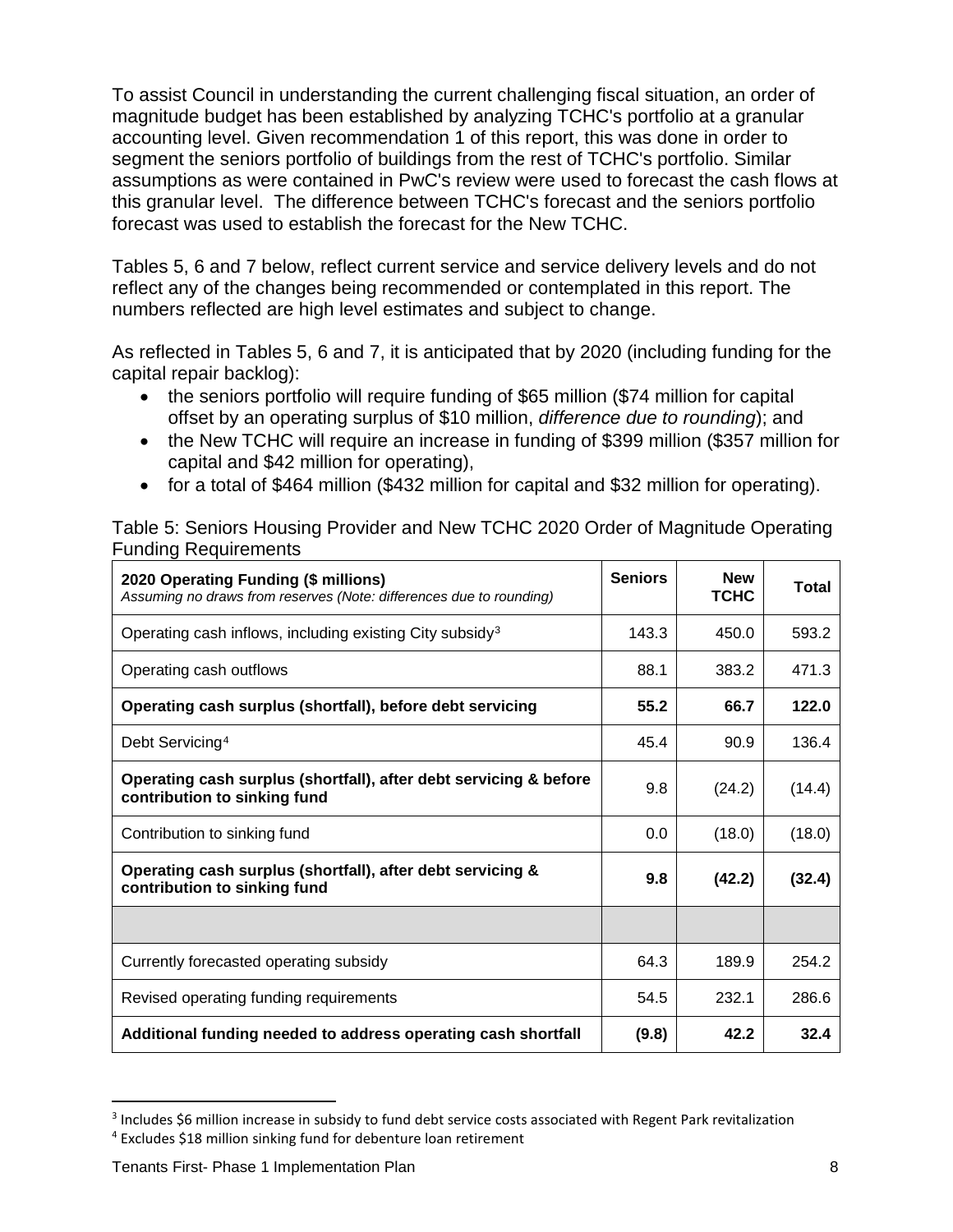#### Table 6: Seniors Housing Provider and New TCHC 2020 Order of Magnitude Building Repair Capital Funding Requirements

| 2020 Capital Funding (\$ millions)<br>Assuming no draws from reserves (Note: differences due to rounding) | <b>Seniors</b> | <b>New</b><br>тснс | Total   |
|-----------------------------------------------------------------------------------------------------------|----------------|--------------------|---------|
| Building repair capital cash inflows                                                                      | 27.2           | 41.1               | 68.3    |
| Building repair capital cash outflows                                                                     | 101.6          | 398.4              | 500.0   |
| Building repair capital cash surplus (shortfall)                                                          | (74.4)         | (357.2)            | (431.6) |
| Additional funding needed to address building repair capital<br>shortfall                                 | 74.4           | 357.2              | 431.6   |

# Table 7: Summary of Seniors Housing Provider and New TCHC 2020 Order of Magnitude Funding Requirements

| 2020 Funding Summary (\$ millions)<br>Assuming no draws from reserves (Note: differences due to rounding) | <b>Seniors</b> | <b>New</b><br><b>TCHC</b> | Total |
|-----------------------------------------------------------------------------------------------------------|----------------|---------------------------|-------|
| Additional funding needed to address operating cash shortfall                                             | (9.8)          | 42.2                      | 32.4  |
| Additional funding needed to address building repair capital<br>shortfall                                 | 74.4           | 357.2                     | 431.6 |
| Additional funding needed to address cash shortfall                                                       | 64.6           | 399.4                     | 464.0 |

# **EQUITY IMPACT**

TCHC is home to many of the most vulnerable and marginalized tenants in the City. TCHC tenants face a variety of complex and intersecting challenges, including racialized and gender-based poverty, physical and mental health issues, structural and systemic discrimination, social exclusion and unequal access to resources and opportunities. An adequately funded social housing system with an improved service delivery model is critical to the City's efforts to address poverty and will provide a foundation for improving social and economic outcomes for tenants of TCHC as well as provide opportunities for tenants who have historically been marginalized to play more active and engaged roles in community and City building.

This Tenants First Phase 1 Implementation Plan outlines strategic directions and actions to improve the quality of housing as well as the quality of life for social housing tenants living in TCHC. This report is closely aligned with other key City strategic initiatives designed to strengthen communities in Toronto, including: Housing Opportunities Toronto, Toronto's Seniors Strategy, TOProsperity: Toronto Poverty Reduction Strategy, Toronto Youth Equity Strategy, Toronto Strong Neighbourhoods Strategy 2020, and the Toronto Newcomer Strategy.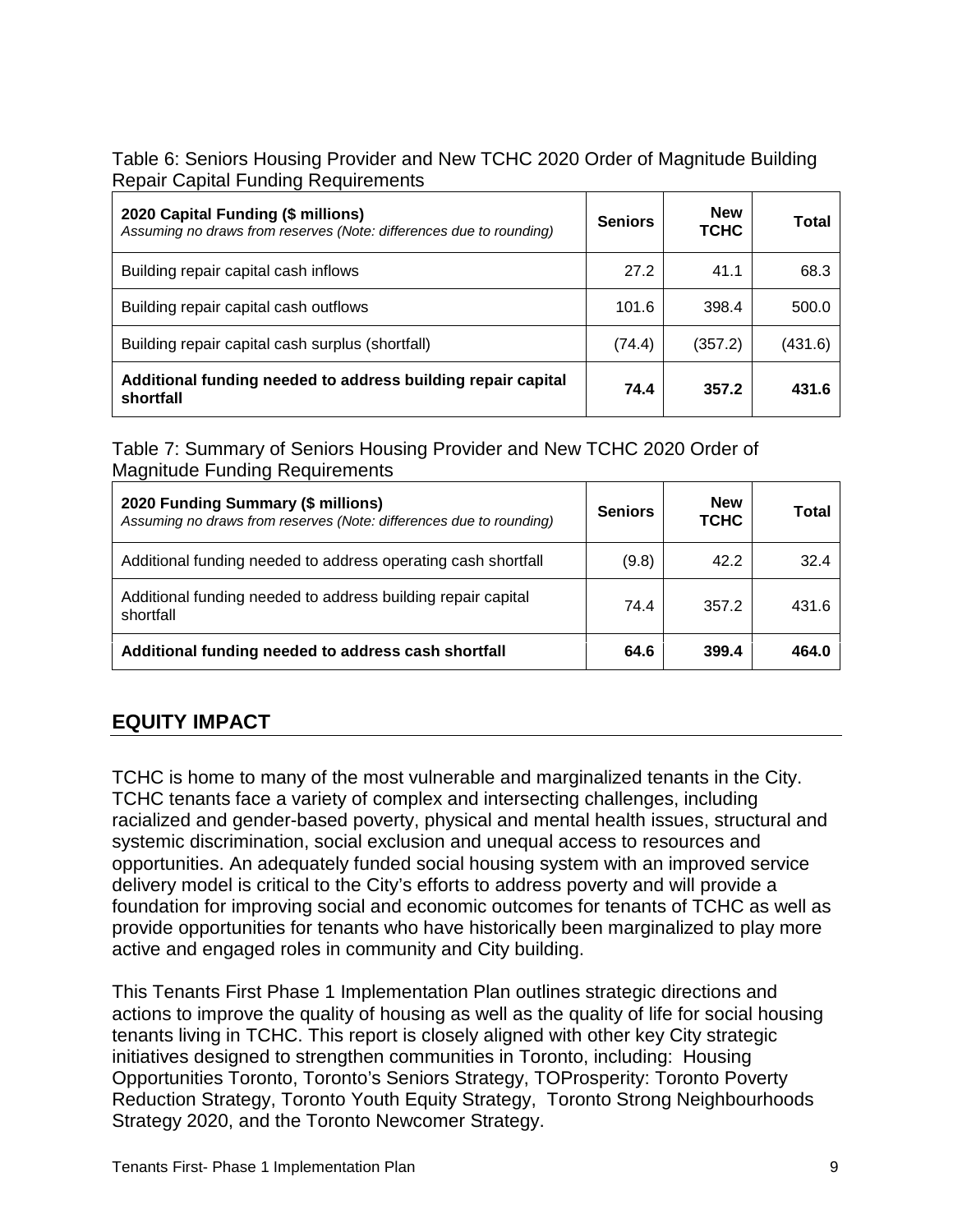# **DECISION HISTORY**

On October 30, 31 and November 1, 2012, City Council endorsed the Putting People First, Transforming Toronto Community Housing and the strategies contained in the report

<http://app.toronto.ca/tmmis/viewAgendaItemHistory.do?item=2012.EX23.4>

On May 7, 2013 City Council adopted CD20.1 to approve the vision, service plan, guiding principles, and accountability and monitoring framework contained in the Toronto Seniors Strategy

<http://app.toronto.ca/tmmis/viewAgendaItemHistory.do?item=2013.CD20.1>

On July 7, 2015 City Council approved Transforming Social Housing: Renewing the Partnership with the City's Social Housing Providers which laid the groundwork for a transformation of how the City delivers social housing. http://app.toronto.ca/tmmis/viewAgendaItemHistory.do?item=2015.CD5.7

On January 28, 2016, the Mayor's Task Force on Toronto Community Housing tabled its Final Report, Transformative Change for Toronto Community Housing Corporation at Executive Committee. Link:

*[http://www1.toronto.ca/wps/portal/contentonly?vgnextoid=4184a1f9b4a72510VgnVCM1](http://www1.toronto.ca/wps/portal/contentonly?vgnextoid=4184a1f9b4a72510VgnVCM10000071d60f89RCRD) [0000071d60f89RCRD](http://www1.toronto.ca/wps/portal/contentonly?vgnextoid=4184a1f9b4a72510VgnVCM10000071d60f89RCRD)*

Executive Committee referred the Final Report to the City Manager with direction to report to Executive Committee recommending an overall approach and guiding principles for how best to move forward with the transformation of Toronto Community Housing Corporation

*<http://app.toronto.ca/tmmis/viewAgendaItemHistory.do?item=2016.EX11.21>*

In June 2016, City Council approved Tenants First: A Way Forward for Toronto Community Housing and Social Housing in Toronto and directed staff to develop an implementation plan.

*<http://app.toronto.ca/tmmis/viewAgendaItemHistory.do?item=2016.EX16.11>*

# **COMMENTS**

#### **1. Introduction**

TCHC is presently the largest landlord in Canada and the largest social housing provider with 58,500 units, 110,000 residents and 1,600 staff. It was created by the merging of the assets and operations of three existing public housing providers (Metropolitan Toronto Housing Authority, Metro Toronto Housing Company Limited and Cityhome) in 2002. The economies of scale promised by such an amalgamation have never been fully realized, mostly due to the age, design, and construction quality of some of the stock.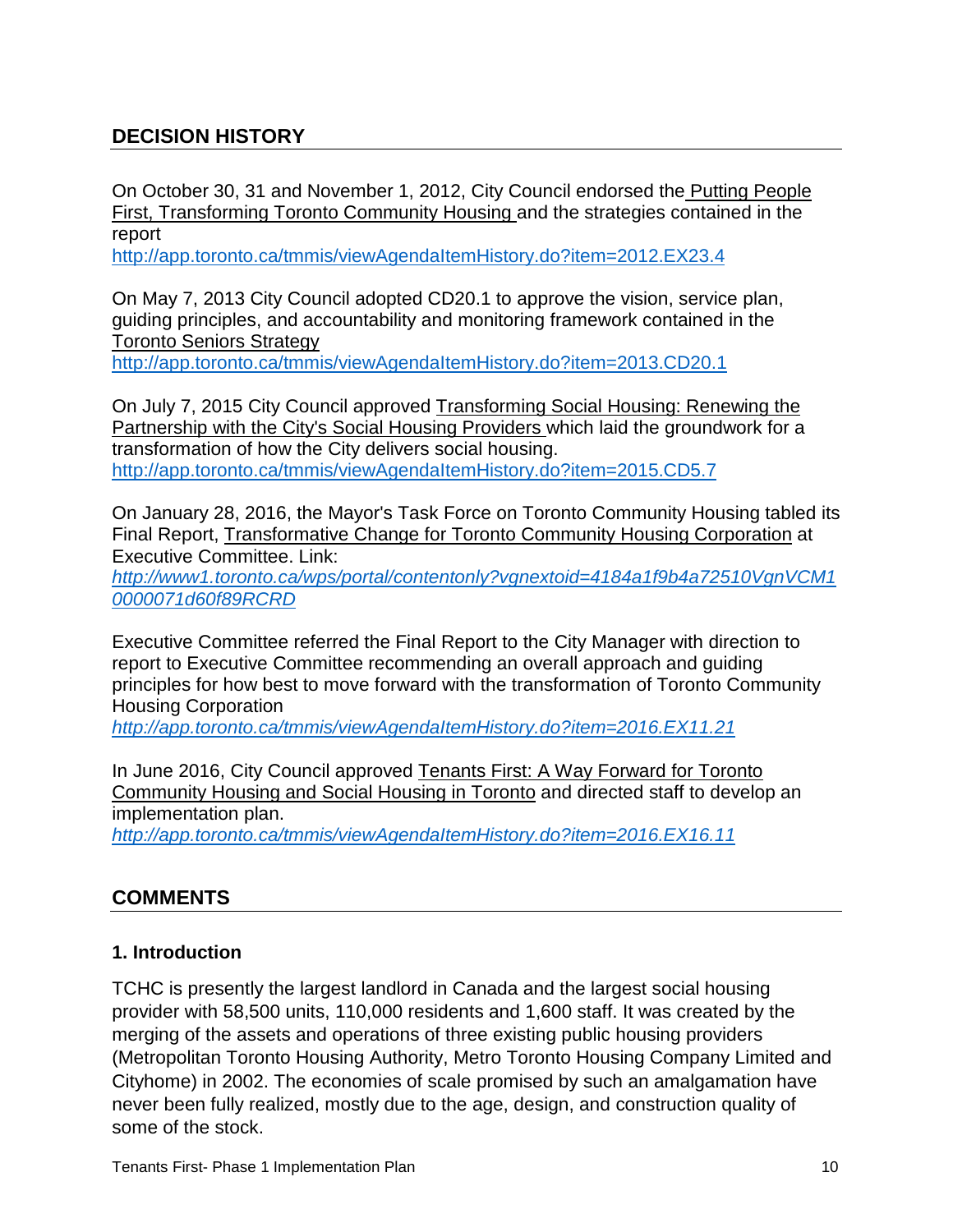While TCHC has struggled to ensure high quality services to residents, there are fundamental flaws in the current service provision and funding model of the company. As well as being an extremely large social housing landlord, it also has a history of delivering non-landlord related services to tenants, including recreation and employment programs, and a Community Safety Unit of special constables. Service delivery is neither a core function nor a core competency of TCHC. While it has responded to expectations of Boards, Councils, and tenants, TCHC is not funded to provide direct services to tenants. It has assumed the role of service provider to tenants while diverting funds from other operational demands.

Additionally, TCHC has not been adequately funded to provide crucial capital repairs to its buildings. The original funding formula assumed that TCHC would run an operating surplus and would invest those surplus funds in capital repairs. Operational demands, stagnant revenues and rising expenses kept this from being realized, resulting in a repair backlog that is growing annually. The backlog could result in 4,228 – 6,522 unit closures by the end of 2026, depending on proceeds achieved from mortgage refinancing.

It is this convergence of demands, along with the imperative to improve conditions for TCHC tenants that provides the basis of the two primary Tenants First Phase 1 recommendations presented in this report: the creation of a newly focused TCHC and a dedicated Seniors Housing and Services entity, both with updated funding agreements, will create a foundation to improving the lives of social housing tenants. This fundamental change will take multiple years to fully implement. During the implementation period it is crucial that tenants and other stakeholders continue to provide their professional and lived experience expertise for improving TCHC. The vision for both the improved TCHC and the new Seniors Housing Provider is that tenants see improvements in their communities and living conditions and that both have the resources and capacity to successfully deliver a sustainable social housing program. This will take time, additional resources and a strong commitment by the City to lead positive change.

#### **2. Process to Date to Implement Tenants First: Collaboration, Engagement, and Public Consultation**

Since the Tenants First Project Office was set up in Fall 2016, City staff have worked with TCHC tenants, Board and staff to develop these recommendations. TCHC staff have provided information, knowledge and insight into this process. TCHC Board members actively participated in the Implementation Steering Committee, while tenants gave feedback through the Tenant Advisory Panel and city-wide tenant information meetings. TCHC staff continue to provide professional advice and assistance.

As directed by City Council in the Tenants First report, a Tenant Advisory Panel was established to help guide the development of the Implementation Plan. Thirteen TCHC tenants representing a range of geographic and demographic diversity, lived experience, knowledge and interests as well as experienced and emerging leadership were selected to provide direction and advice and inform development of the Implementation Plan, provide feedback on proposals and recommendations through the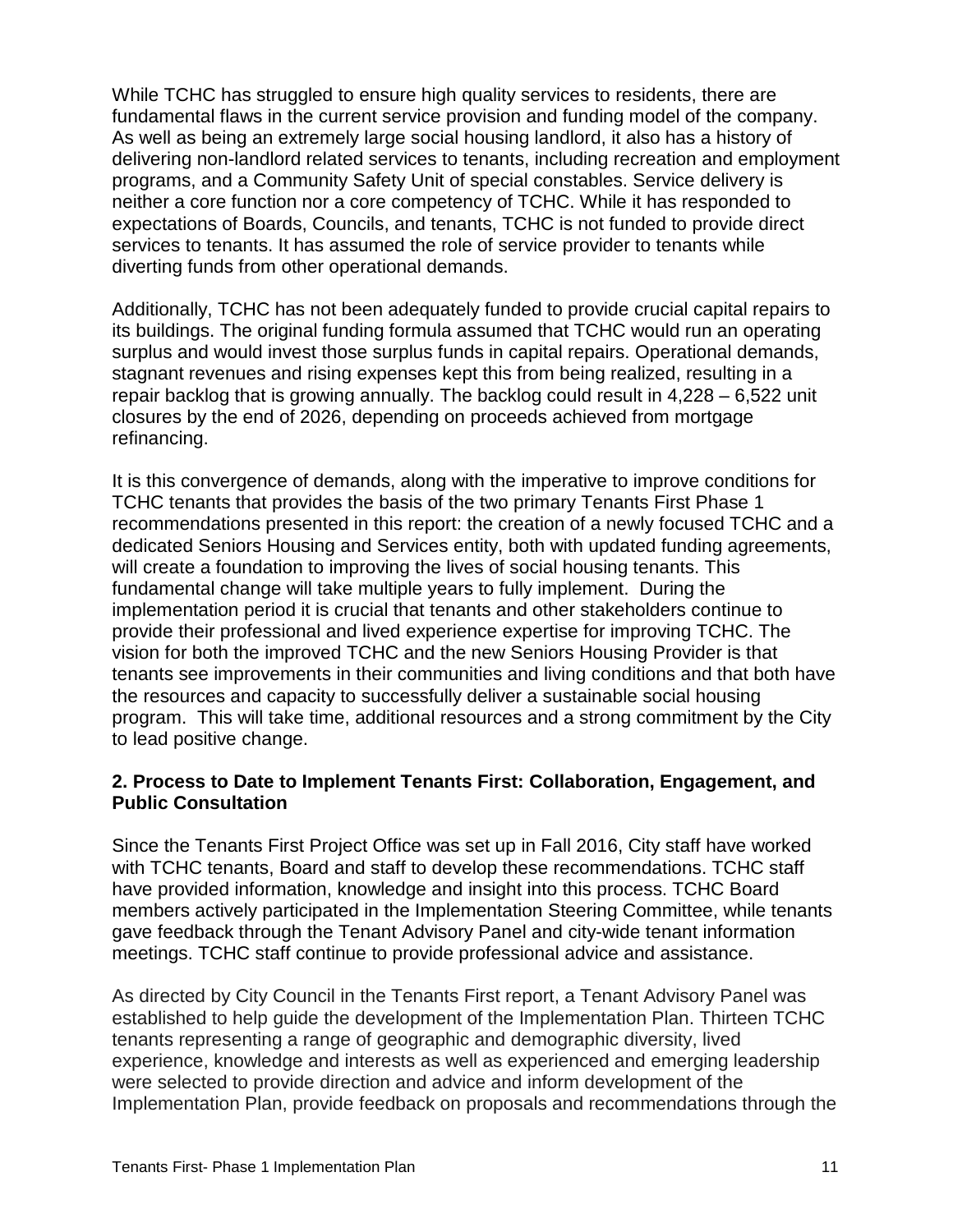Tenants First Working Groups and support tenant outreach and engagement activities related to Tenants First initiatives*.* (Tenants Advisory Panel Report - Appendix 1)

A series of tenant information meetings were conducted to inform TCHC tenants about the proposed recommendations as well as provide tenants with an opportunity to share their feedback and ideas. A summary of Tenant Engagement is attached in Appendix 2. Additionally, in partnership with Social Planning Toronto, a series of Housing Policy Forums were held to engage representatives from the community and non-profit sectors in some of big themes found in this report. The results of the consultation process can be found in Appendix 3.

# **3. Financial Review of TCHC**

An extensive financial review of TCHC has been conducted with support and assistance from several City divisions including Corporate Finance, Financial Planning and Internal Audit. In addition, PricewaterhouseCoopers Inc. (PwC), an external consultant, was engaged to review TCHC's operating, development and capital expenditure cash flow forecast for the next 10-years. They were tasked with determining the reasonableness of TCHC's underlying assumptions as well as assess funding issues and commenting on the severity of any cash flow shortfall in respect of operating, development and building repair capital improvements. The purpose of the review was to determine the financial sustainability of TCHC in the foreseeable future to determine when TCHC will face a liquidity crisis. The PwC Summary Report can be found in Appendix 4.

**3.1 Mounting Operating Pressures**: PwC's review found that TCHC's operations are not sustainable due to the relatively flat revenue from rent and City subsidies coupled with increasing expenses. PwC found that TCHC's cash inflows from operations are expected to grow at an average annual rate of 1.0% while its cash outflows are expected to grow at an average annual rate of 2.9%. Utilities for example, which form approximately 32% of TCHC's operating expenses are expected to increase at an average rate of 4.4% annually. With operating outflows significantly out-pacing cash inflows, TCHC's net operating cash flow, before debt service, is expected to decrease rapidly. PwC estimates that TCHC's cash surplus will shrink from \$16 million to 7 million from 2017 to 2018 and will face an operating cash shortfall of about \$1 million by the end of 2019. These estimates exclude annual \$18 million sinking fund contributions to retire the debenture loans.

In addition, TCHC's mix of unit sizes does not reflect current tenant needs and preferences. About 30% of the RGI portfolio consists of bachelor units, many of which are in low demand buildings or locations. As a result, TCHC has difficulty renting these units, resulting in higher vacancy rates and lost revenue. TCHC and Shelter, Support and Housing Administration (SSHA) are working together to create more effective management of these vacancies in the longer term, including the implementation of a choice based access system.

**3.2 Capital Plan Funding Problems**: PwC's review also reiterated the fact that TCHC does not have sufficient resources to fund its forecasted necessary capital improvements. At the time the social housing portfolio was transferred from the Province to the City, it was done so with few existing reserves and no additional funding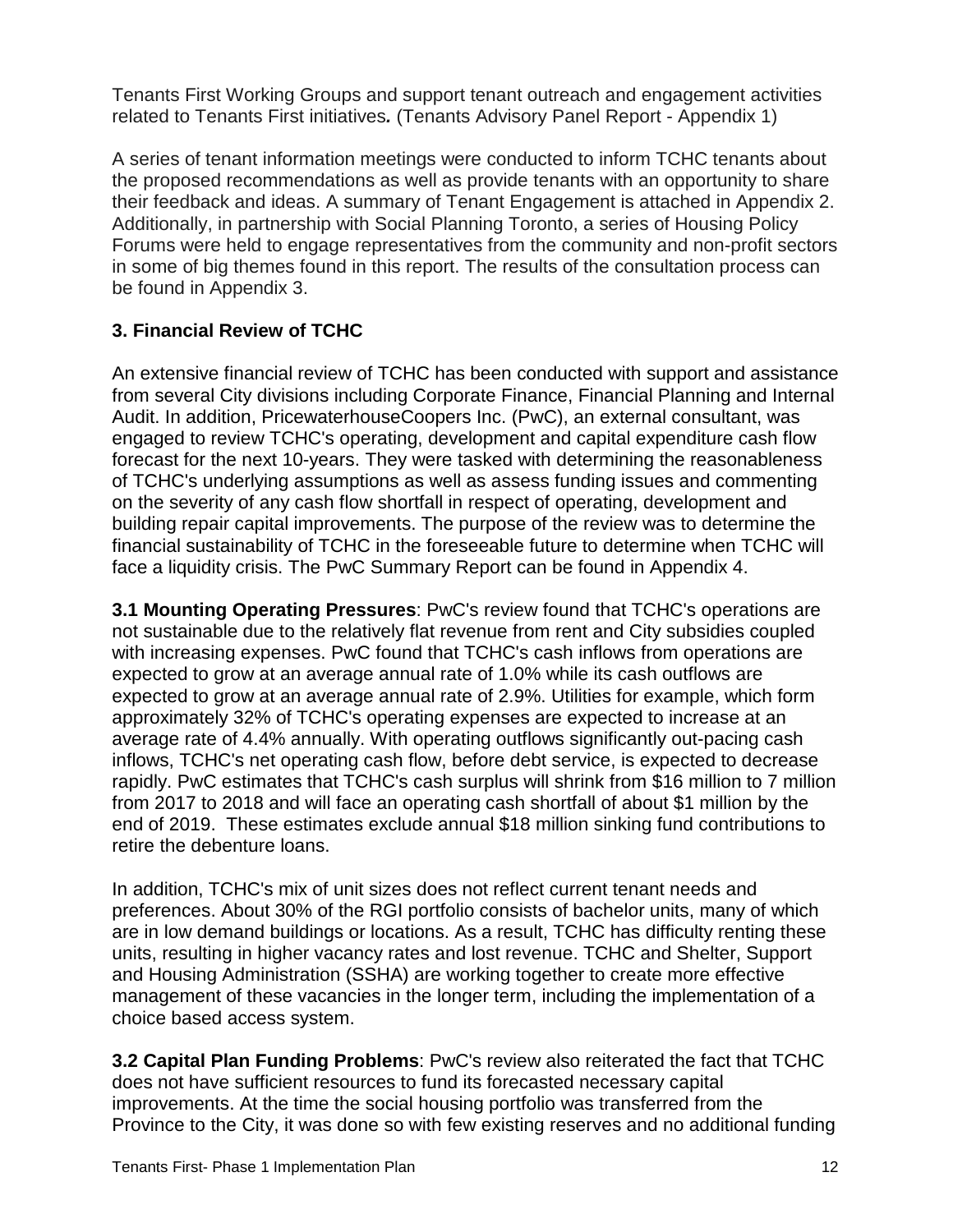for deferred capital repair requirements. In addition, TCHC primarily uses its excess cash flow from operations coupled with debt financing to fund its capital repairs and due to a lack of funding, this has resulted in a systemic underinvestment in capital repairs.

Buildings in TCHC's portfolio are on average 43 years old and require substantial upgrades as major building components near the end of their useful lives. These factors have culminated into a major capital repair backlog which became publicly apparent in 2012 and which was further cast into the public spotlight in 2013 due to the simultaneous aging of many buildings.





#### Source: TCHC

The 10-year capital plan now stands at \$3.3 billion, of which \$2.7 billion is required to address the capital repair backlog and maintain TCHC's portfolio at a 10% Facility Condition Index (FCI); while the balance is required for new capital repairs that are expected to arise but not included in the backlog. Note that this includes the \$54 million bridging strategy as noted during the 2017 Budget process to fund capital repairs. Even after accounting for the use of its reserves to fund capital repairs, TCHC still expects a shortfall of nearly \$2 billion over 10 years.

The results of under-investment in the portfolio are evidenced most clearly by unit closures, none more notable than the recent closure of two blocks of townhouses in the Firgrove community totalling 134 units which were closed due to built-form, construction methods and under-investment. At the end of 2016, TCHC reported 325 uninhabitable units (0.6% of the portfolio). A delay in implementing the capital plan could result in 4,228 – 6,522 unit closures by the end of 2026, depending on proceeds achieved from mortgage refinancing (7% - 11 % of the portfolio) and \$18.8 - \$29 million in lost revenue.

Ongoing revitalization initiatives either approved by Council or subsequent phases of announced revitalizations which are expected to be recommended to Council, are in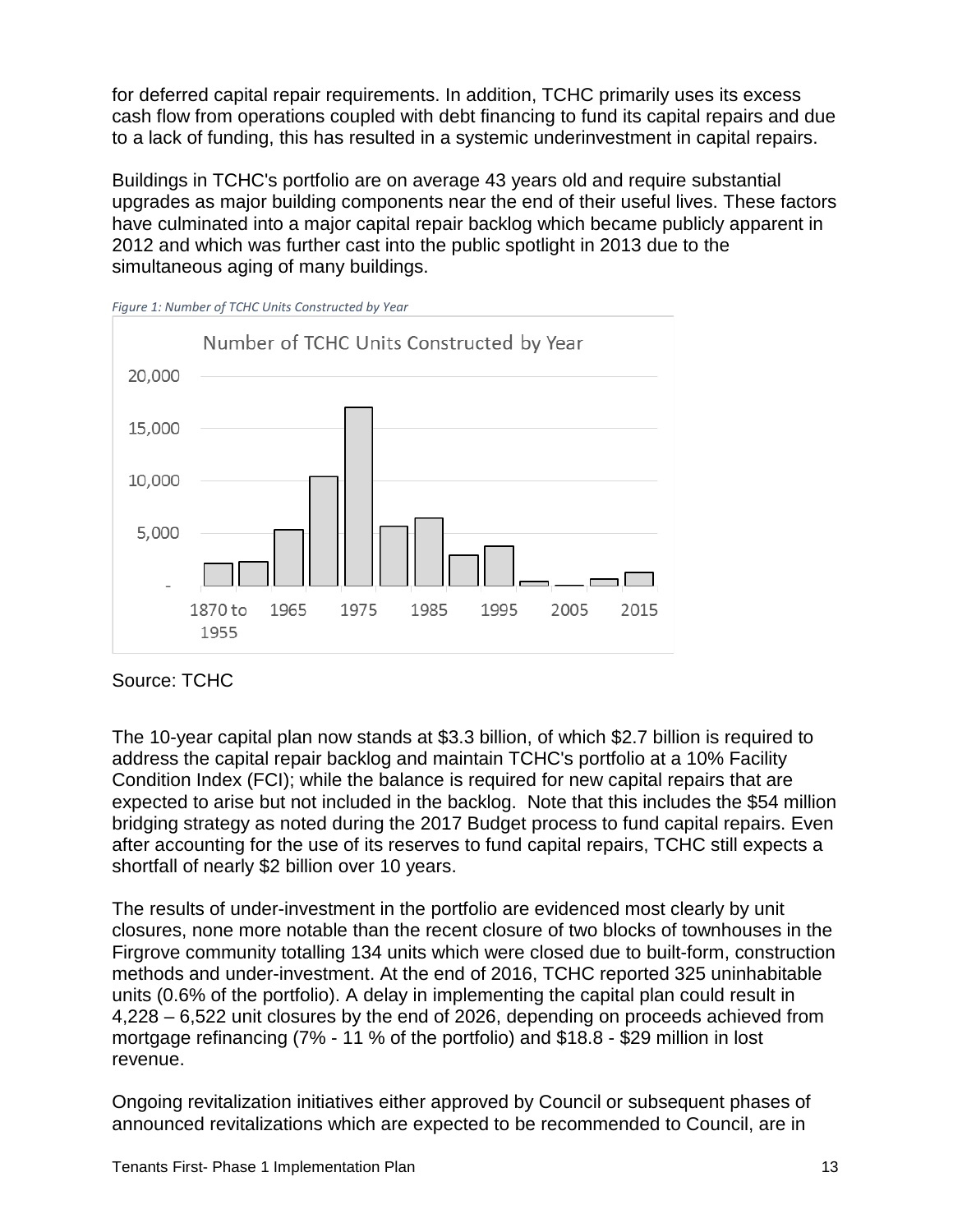addition to the capital plan noted above. According to PwC's review, the shortfall from development initiatives are about \$339 million over 10-years.

**3.3 Cash Shortfall:** PwC's review also determined that although debt financing has, and will continue to, serve as a source of capital repair funding, servicing the debt comes at a cost to TCHC. A cost which cannot be sustained. After accounting for debt service of its mortgages and loans, which is expected to increase at an average rate of about 1.5% annually as opportunities to refinance and/or renew mortgages present themselves, it is apparent that TCHC will experience an operating and development cash shortfall as soon as 2019. By 2026, it is expected that the total operating cash shortfall after debt service will increase to \$295 million and development cash shortfall is expected to reach \$339 million.



*Figure 2: TCHC's Cumulative 10-year Operating Cash Flow Projection, after debt service (\$ millions)*

*Source: PwC report* Financial Sustainability of Toronto Community Housing Corporation

Using all of TCHC's **operating/development reserves and credit facility** delays the cash shortfall from operating and development until 2022. Using all of TCHC's **building repair capital reserves** will only allow TCHC to delay the cash shortfall from capital until 2019.

# **Unfunded Commitments to TCHC Development, Revitalization and ReSet**

**Initiatives:** The City-Wide Real Estate Transformation initiative approved by Council in May 2017 creates a new real estate model that will support key City initiatives. This is to allow alignment of strategies, such as the long-term fiscal plan, major capital project planning and delivery review, financial management as well as program transformations such as Tenants First. It is anticipated that the relationship of TCHC to the consolidated real estate service will be addressed in the next three years. Until that time TCHC will continue its approved redevelopment efforts.

In an effort to improve the lives of residents and the communities they live in, TCHC has revitalized a number of public housing communities. In the absence of significant and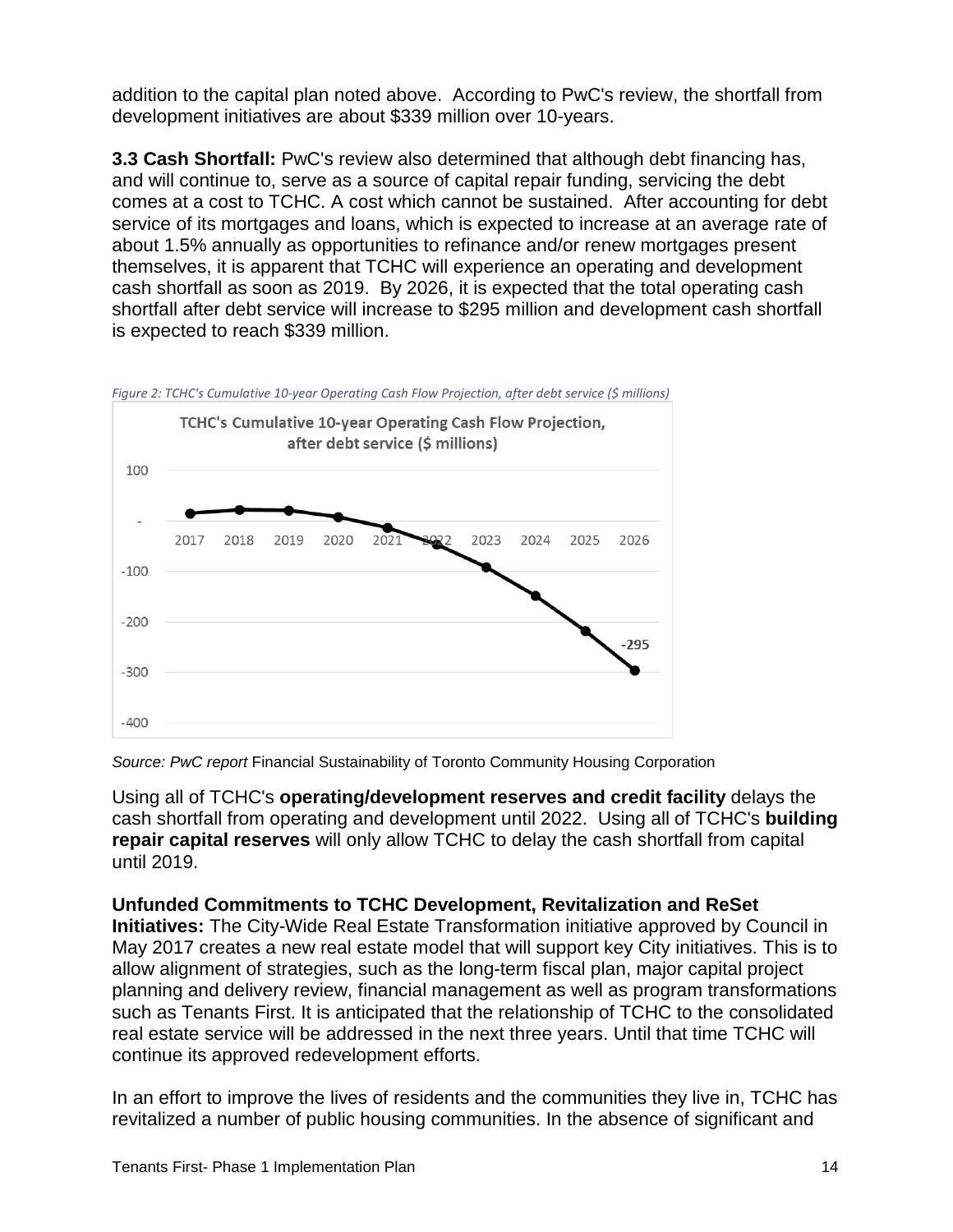stable funding, community revitalization has been one of the few ways available to upgrade the aging housing stock and transform communities from 100% rent geared to income housing with little social infrastructure, into vibrant and healthy mixed income, mixed use neighbourhoods. Council approved Revitalization initiatives have demonstrated the evolving and positive working partnership between the City and TCHC to transform neighbourhoods. Current revitalizations will continue including: Regent Park, Allenbury Gardens, Alexandra Park, Leslie Nymark, Lawrence Heights and 250 Davenport. However, there is a need for Council in the near future to consider further capital budget pressures faced by these projects, as it did with Regent Park through the 2017 Budget process where an additional \$6 million was allocated primarily to cover principal and interest repayments for \$108 million in debt financing costs for Phase 3.

In addition, other TCHC sites have been reviewed for long term redevelopment potential, however, none of the sites exhibit the market conditions or density potential required to generate a revitalization business case. An example of such a site is the Thistletown site in Rexdale.

**3.5 2017 Budget Process:** In the 2017 budget process, Council acknowledged the financial challenges of TCHC by approving an 18% or \$37 million increase to the operating subsidy of TCHC. This is, in essence, the only cash increase TCHC has received since its creation in 2002.

**3.6 Summary: From a Broken Funding Model to Sustainable Permanent Funding**: TCHC is not financially sustainable in its current form and a new funding model is needed both in the interim and in the long-term. Based on projections, TCHC's 10-year operating cash shortfall after debt service is about \$295 million or about \$30 million per year. Since operating expenses are outpacing operating revenue, the cash flow shortfall is smaller in the near term and grows year over year. Therefore, funding will need to increase in lockstep with expenses to ensure their financial viability.

With regard to the capital backlog, projections demonstrate a shortfall of \$2.1 billion at the end of 10 years or \$213 million per year. The need is greater in the near term as a historic under investment in the portfolio, as well as the aging of much of the stock, has resulted in a wave of buildings in a critical state of repair with unit closures already underway and other closures forecast should dramatic action not be taken. In fact, the capital plan to achieve a 10% FCI is heavily weighted in the 5-year period from 2018 to 2022 with \$2.4 billion of \$3.3 billion or 72% expected to be spent over this period. Thereafter, expected capital expenditures are anticipated to taper-off to more manageable levels to maintain the target FCI.

TCHC's financial challenges are significant and permanent solutions will take time to develop to find an appropriate funding formula that is sustainable in the long-term. City staff will continue to work with TCHC and will report back on an operating budget as well as a capital budget for the Seniors Housing and Services entity and a New TCHC.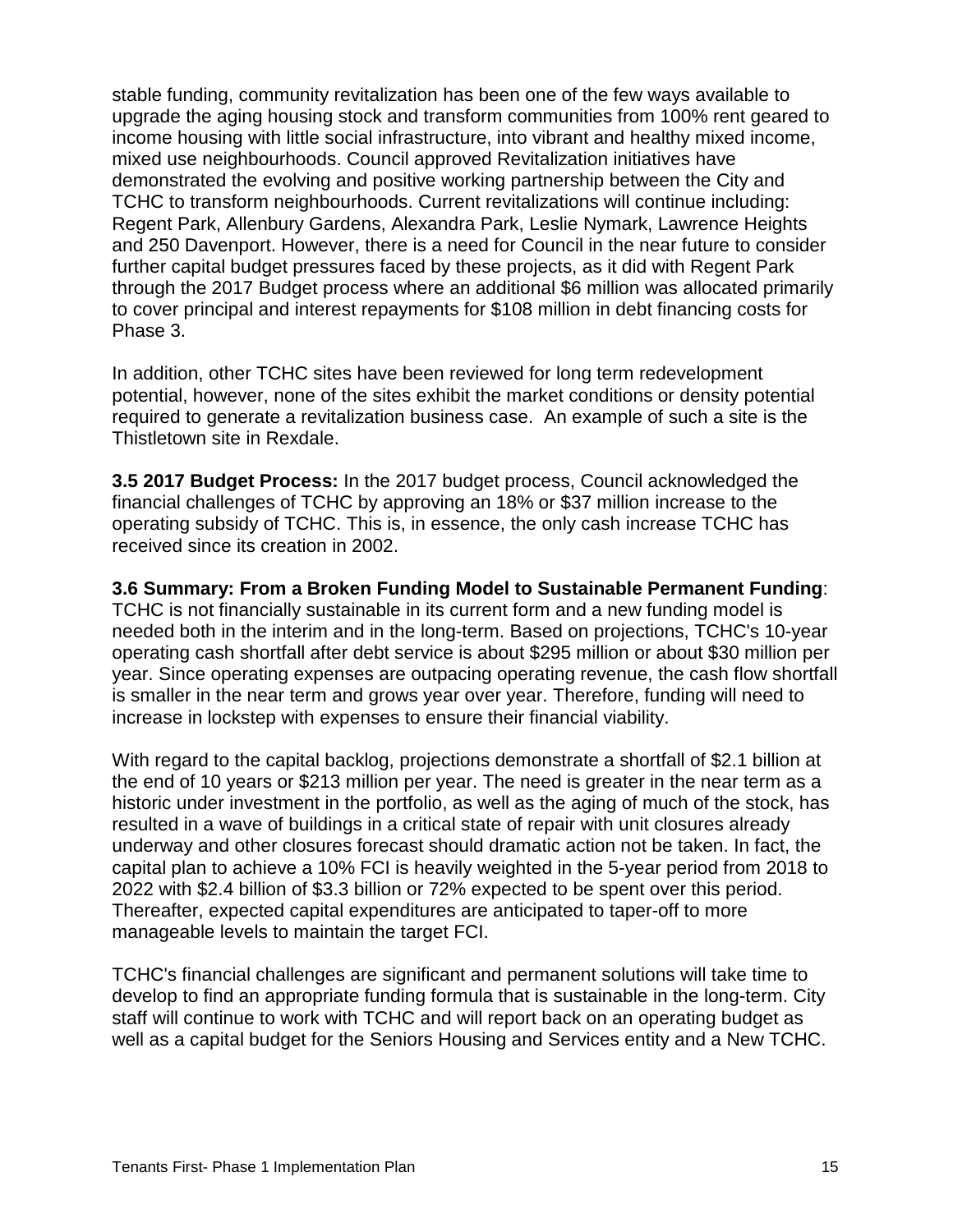## **4. Development of a New Seniors Housing and Services Entity**

Tenants First reported that while benefitting from economies of scale, the size of TCHC poses real challenges. Tenants reported feeling alienated from their landlord and also a lack of accountability and responsiveness as a consequence of the large bureaucracy. It continues that "a social housing system that relies on a single provider to house 66% of its tenants is inherently unstable and will be hard pressed to deliver the customer service and program design tenants deserve." The size of TCHC appears to compromise the ability to specialize its services to any particular group. This is one of the main drivers behind the creation of the Seniors Housing and Services Entity.

TCHC has struggled to implement a service delivery model that responds to the needs of its aging tenant population. Despite the creation of a dedicated Operating Unit to manage the seniors housing portfolio within TCHC, initiatives such as the Vulnerable Seniors Action Plan and the Mental Health and Seniors Strategy have yet to be fully implemented. A gap in services and programs to meet the needs of an aging and increasingly vulnerable population still exists.

There have been internal and external reviews of services to seniors within TCHC. The creation of the Office of the Commissioner of Housing Equity (OCHE) was a response to the LeSage Review (2010) and the City of Toronto Ombudsman's Housing at Risk report (2013). The OCHE has a mandate of helping seniors and vulnerable tenants of TCHC who face loss of subsidy or eviction due to arrears.

The City has recognized its responsibility to provide strong leadership in serving the needs of seniors:

"Older adults in Toronto should be supported so that they may enjoy a higher level of health and wellbeing. Older Torontonians should be able to live healthy, independent, active lives. The City should consider the quality of services that it is providing to older residents that address older adults' unique and varied needs."

- *The Toronto Seniors Strategy adopted by Council in 2013*

In order to provide the range of specialized services that the growing number of seniors in Toronto need, this report recommends creation of a new Seniors Housing and Services entity that is more directly accountable to City Council and that strategically aligns City programs and services, builds partnerships for seniors' health, including partnerships with the Local Health Integration Networks (LHINs) and is responsible for management of the 83 seniors-designated buildings currently within the TCHC portfolio (Appendix 5).

**4.1 An Aging Population and Growing Need for Services:** In 2016, for the first time, there are more people over the age of 65 in Toronto than there are people under the age of 15. According to TCHC's definition of seniors, those over the age of 59, one in five Torontonians is a seniors as demonstrated by the following figure.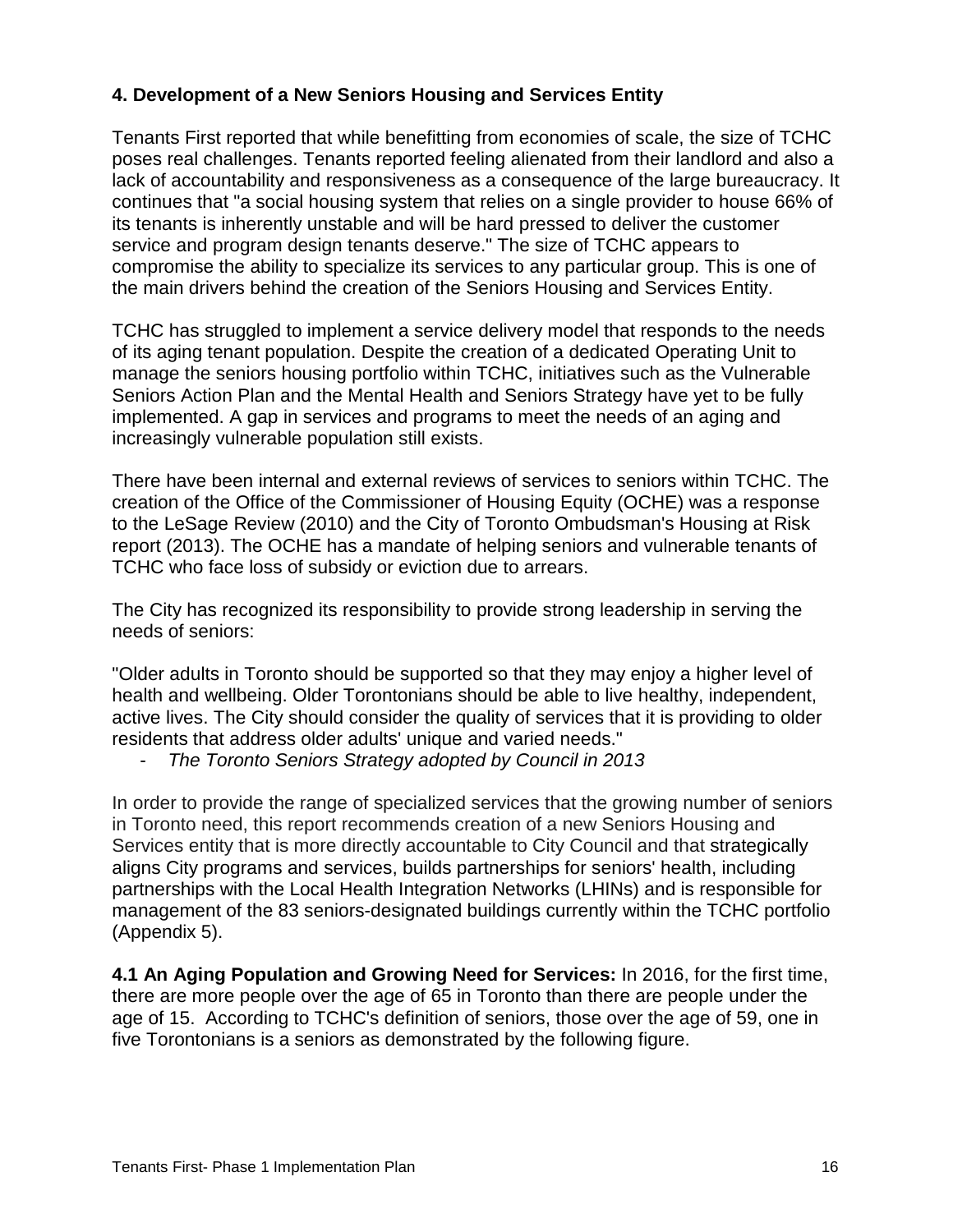#### *Figure 3: Population of Toronto by Age, 2016*



According to Ministry of Finance projections, by 2031, the number of seniors (65+) will surpass 20% of the total population. Using TCHC's definition of seniors (59+) the City has already reached that threshold. The 2016 Census shows that 21.3% of the Toronto population is 59 years of age or older. Population growth in the 65-69 age group, as the baby boom generation (those born between 1946 and 1961) reached this age bracket, caused it to increase by 27.4% from 2011 to 2016.



#### *Figure 4: Population Projections for Toronto's Older Adults, 2016-2041*

Source: Ontario Ministry of Finance Population Projections Update 2015-2041

Seniors have additional needs as they age. As the number of seniors living in Toronto grows, the City must address the increased demand for services for older adults, through a combination of direct service delivery where appropriate, and strategic partnerships with community and provincial agencies. The services will need to accommodate a variety of expectations and experiences given the broad diversity that exists within this age group. In the extensive consultations done by the City for the Seniors Strategy, gaps in Health and Housing services were identified as the two top priorities by participants. Compared to the rest of the population, seniors are more likely to rely upon the health care system and social service system. Better solutions are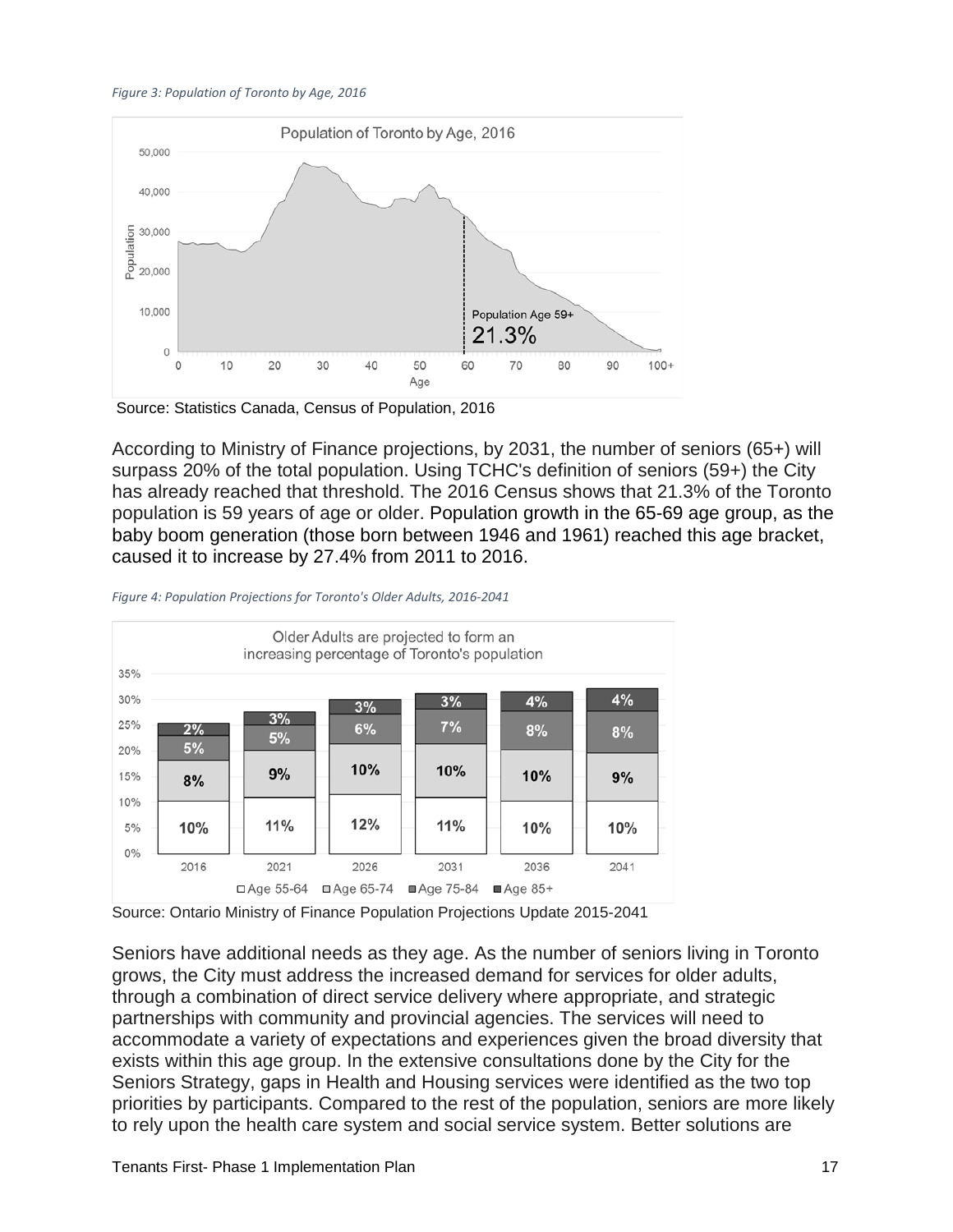needed to reduce dependency on high cost interventions to address seniors' needs, such as unnecessary hospital emergency visits and long term hospital stays.

**4.2 Seniors Housing and Service Needs in TCHC:** The approach to developing the Tenants First Implementation Plan has been to focus on TCHC tenants who need the most support. This includes seniors and tenants with complex vulnerabilities. TCHC is home to approximately 27,000 seniors, a diverse and growing number. There are approximately the same number of seniors in TCHC designated seniors buildings as there are in mixed buildings. Many senior residents in TCHC are vulnerable and face a variety of complex and intersecting mental, physical and/or social challenges that put their tenancies at risk. Some seniors are unable to access supports and resources to help them manage these challenges. The need for affordable housing for seniors will continue to rise as Toronto's seniors population continues to grow. By 2031 Census data confirms that seniors will make up a third of Toronto's population.

**4.3 Vision**: The vision for the Seniors Housing and Services entity for the City of Toronto is to enable seniors to have a living environment that promotes personal safety, social engagement and activity. It will maximize wellbeing and reduce the negative effects of social isolation. The Seniors Housing and Services entity would have the potential to offer, through an integrated network of services, affordable housing, supportive community life and access to supports that facilitate successful tenancies and prevent the need for moves into institutional settings. It will leverage system resources across the City (municipal, provincial, community) to provide support for seniors in the new Seniors Housing and Services entity, new TCHC, and vulnerable seniors without support regardless of where they live.

**4.4 Alignment with City Services and Health Care Services:** Currently the City has many initiatives aimed at seniors. Included in this is an overarching Seniors Strategy, as well as direct programs delivered to seniors through City operated Long Term Care Facilities, Public Health, community grants and other City Divisions. There is a need and an opportunity for better alignment of these City services for seniors, as well as better coordination and partnerships with the LHINs, other provincial and community agencies. The creation of a Seniors Housing and Services entity could be the anchor to this alignment.

Many seniors who are currently tenants of TCHC would be better served by a closer affiliation with Long Term Care Homes and Services Division; whereby service delivery co-ordination between the two portfolios could more effectively meet their needs and appropriately use the different levels of service. Given that most seniors would like to age in their own homes, or at least, in their own communities, providing a coordinated range of services and housing options would enable seniors to live independently and participate in their community for as long as possible and ideally until end of life. This type of model aligns with current funding opportunities through the Ministry of Health and Long Term Care.

Some TCHC seniors' sites offer potential infill opportunities. This could support the City's plans to re-develop its long-term care homes in order to meet legislative design requirements. Furthermore, some long-term care homes may also have seniors housing infill opportunities. Some social housing providers offer long-term care and seniors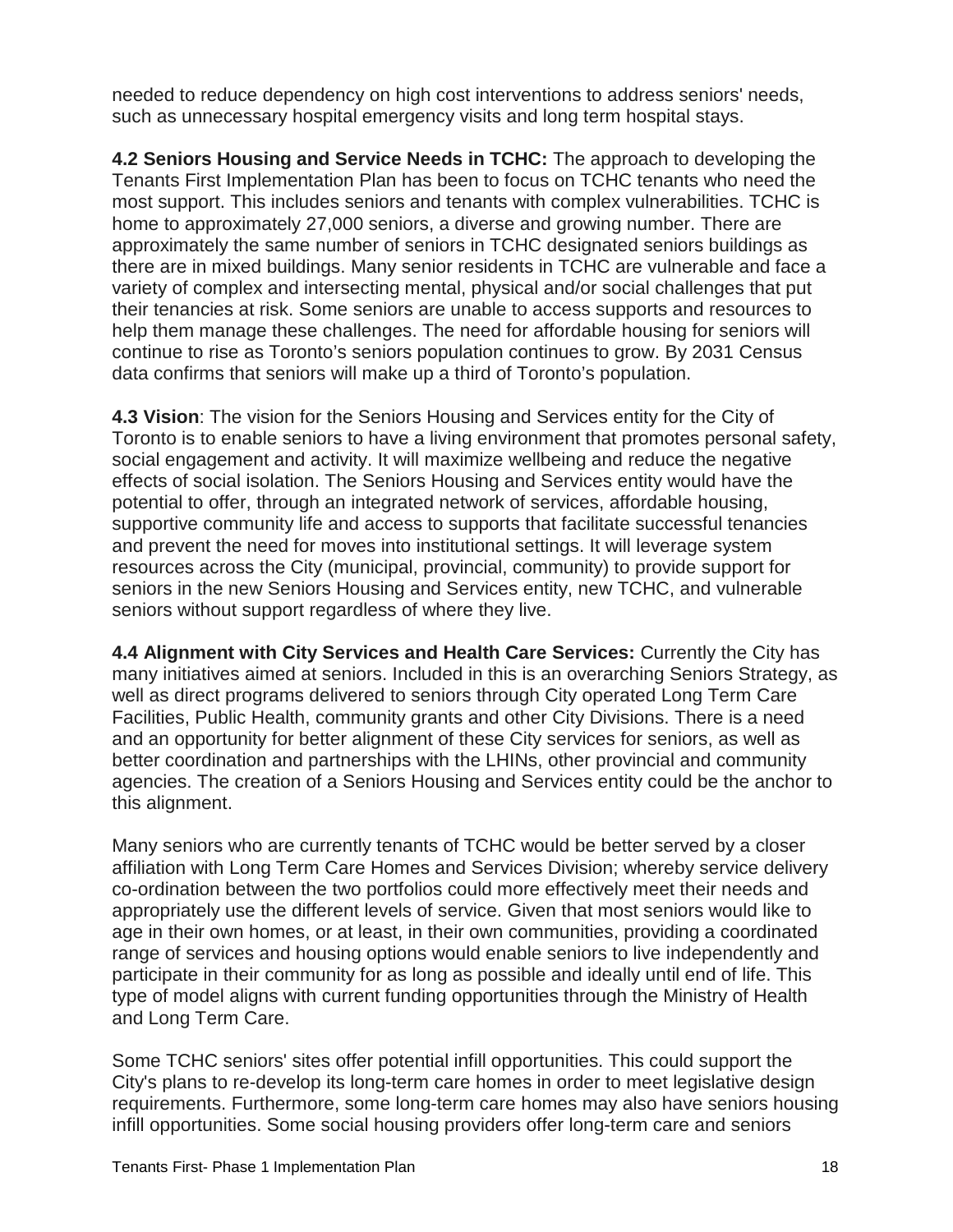housing on one site with positive results, such as Hellenic Homes on Winona Drive or the vision for the George Street revitalization that offers seniors housing, long-term care, and supports for daily living.

Ontario`s *Action Plan for Seniors*, recommendations in the *Living Longer, Living Well*  report to inform the Ontario Seniors Strategy, the City`s Toronto Seniors Strategy: Towards an Age-Friendly City and Housing Opportunities Toronto: An Affordable Housing Action Plan all share a focus on strengthening aging in place strategies so that seniors have safe, appropriate and affordable housing with the supports they need to remain independent and involved in their communities. Better co-ordination between health and housing services also presents the potential to access Ministry of Health and LHIN-funded program supports. The pilot at 291 George Street saw the creation of LHIN-funded community agency services provided on-site to TCHC residents to improve health outcomes and housing stability for vulnerable TCHC tenants. The pilot demonstrated significantly reduced calls to 911, reduced Emergency Department visits and reduced hospitalizations. There are now LHIN-funded programs at several TCHC buildings funded by local LHINs.

Under one of the recommendations in the original 2013 Toronto Seniors Strategy, the City identified seniors living in TCHC buildings that were high-volume callers to 911. Partnering with Toronto Paramedic Services, Mount Sinai System and others, the City applied for provincial Community Paramedicine funding to hire Community Paramedics to visit those seniors. After 6 months, the call volumes from these seniors decreased by 49%. This is because they needed to be connected to ongoing support services in the community such as Meals on Wheels or home care. By addressing the underlying issues, the need for resource intensive emergency services was reduced and the outcomes for those seniors was positive. Under current provincial health policy there is opportunity to work with the 5 local LHINs to expand these partnerships, allowing seniors in TCHC to better age in place, and stay out of hospital or long term care.

**4.5 Service Model:** As the Toronto Senior Strategy states, the City must recognize the increased vulnerability that exists when such factors as immigration, linguistic diversity, disability and sexual orientation intersect with the challenges of aging. On its own, each factor can create obstacles to accessing necessary programs and services in Toronto. Combined, these factors can magnify the vulnerability that a senior faces on a daily basis.

The unique service model for the new Seniors Housing and Services entity should include the following components:

- A focused organizational structure with a specialized tenancy management focus supporting service delivery to seniors
- Systems connections which align Provincial, City and community sector programs and services promoting effective aging in place
- Tenancy advocacy services to support vulnerable seniors and ensure successful tenancies

A comprehensive engagement strategy must support tenant involvement in guiding the development of the service delivery model.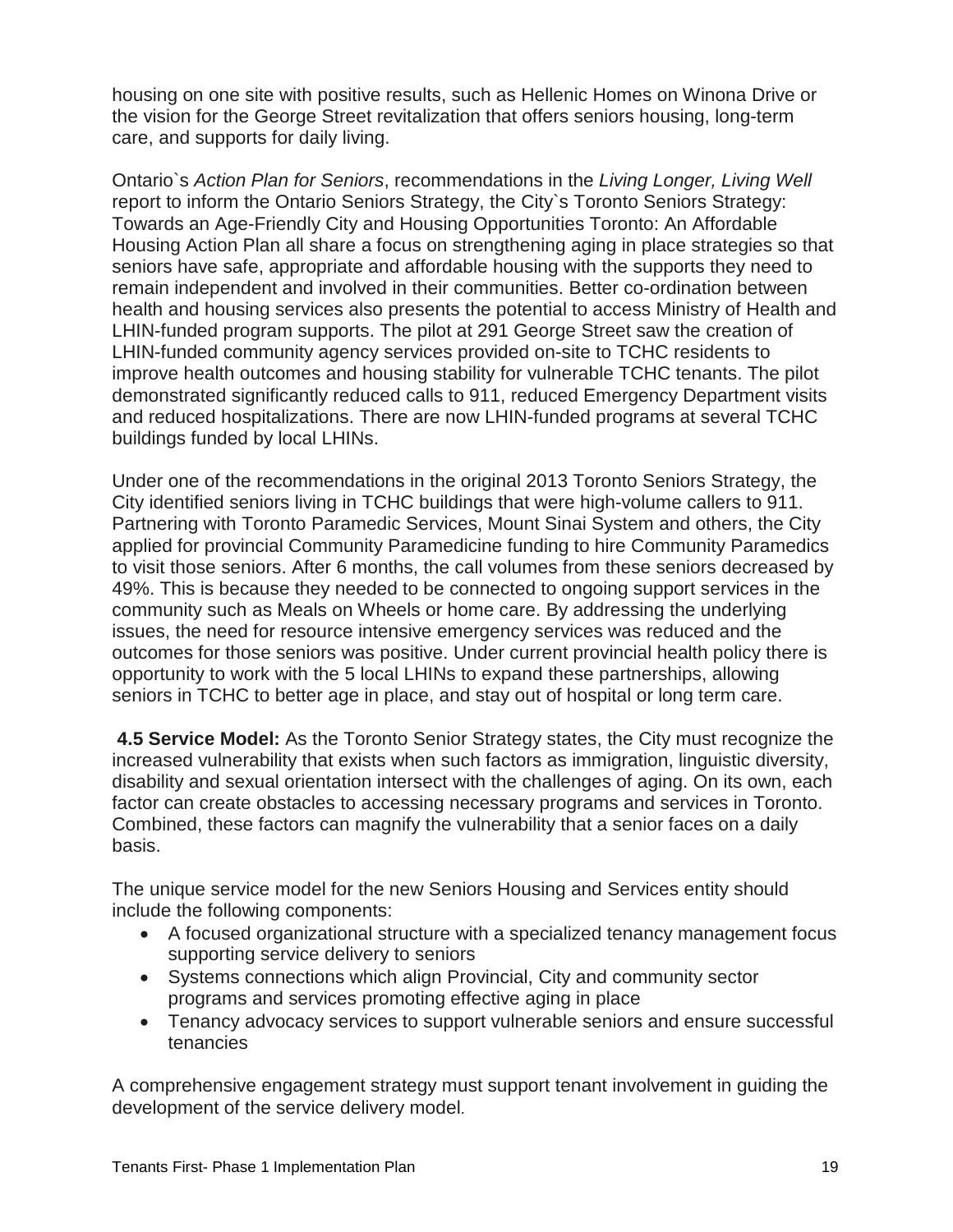**4.6 Legal Considerations:** Debt covenants and other agreements will be further investigated to determine the financial implications of transferring or leasing properties from TCHC to the new Seniors Housing and Services entity. Preliminary analysis indicates that while complicated, challenges are not insurmountable. All major contracts, (loan agreements, development partnership agreements, etc.) will be reviewed to ensure that there are no restrictive covenants or other provisions associated with transferring TCHC property to the new Seniors Housing and Services entity. There are over 100 commercial leases within the seniors portfolio which will be reviewed to determine whether there are any consent, notice and/or assumption agreement requirements, as well as consideration with respect to the impact on TCHC commercial revenue. The transactional costs associated with various models will also be explored in greater detail. Vendors, contractors, development partners and lenders will need to be informed of any changes in the operating model of both the New TCHC and the new Seniors Housing and Services entity.

**4.7 Human Resources and Labour:** There are approximately 1600 TCHC staff. 191 (12%) are directly employed within the seniors portfolio, with an additional 150 (9%) staff who are in positions that support this portion of the portfolio. This includes both unionized and non-unionized employees. Staff recognize the service and commitment of TCHC staff in providing housing services to tenants, including seniors. The principles guiding any organizational changes must recognize the rights of all employees, including applicable successor rights. Staff recognize the value of ensuring continuity of staff associated with the seniors portfolio and TCHC.

Staff have engaged TCHC labour relations staff regarding these issues. Those TCHC staff consulted have expressed a strong commitment to ensuring that these issues are properly addressed. Labour relations staff of the City will seek to engage with union leadership, along with TCHC labour relations staff, to discuss employment issues that will arise, including: pension impact, collective agreements, any considerations pursuant to the Employment Standards Act, 2000 and other relevant labour and employment statutes. The City will develop a process to ensure ongoing dialogue with labour representatives throughout implementation of Tenants First.

# **5. A Redefined TCHC**

This report also proposes the redefinition and revitalization of a New TCHC, as a landlord with a smaller housing portfolio and a more focused mandate. The current mandate of TCHC is broad and permissive which has led to confusion about the roles and responsibilities of the corporation. The New TCHC should provide housing to families, youth, individuals and vulnerable tenants, including seniors in mixed buildings. With adequate funding the New TCHC will be able to focus its core responsibilities as a social housing landlord: operating and maintaining better buildings, planning for the future and connecting tenants to social and economic opportunities so they can thrive. As the lines of business that the New TCHC delivers are narrowed, new strategies will be pursued to ensure that appropriate supports for tenants are made available and accessible. Organizational and service delivery improvements, including a comprehensive and robust partnership strategy will provide more responsive and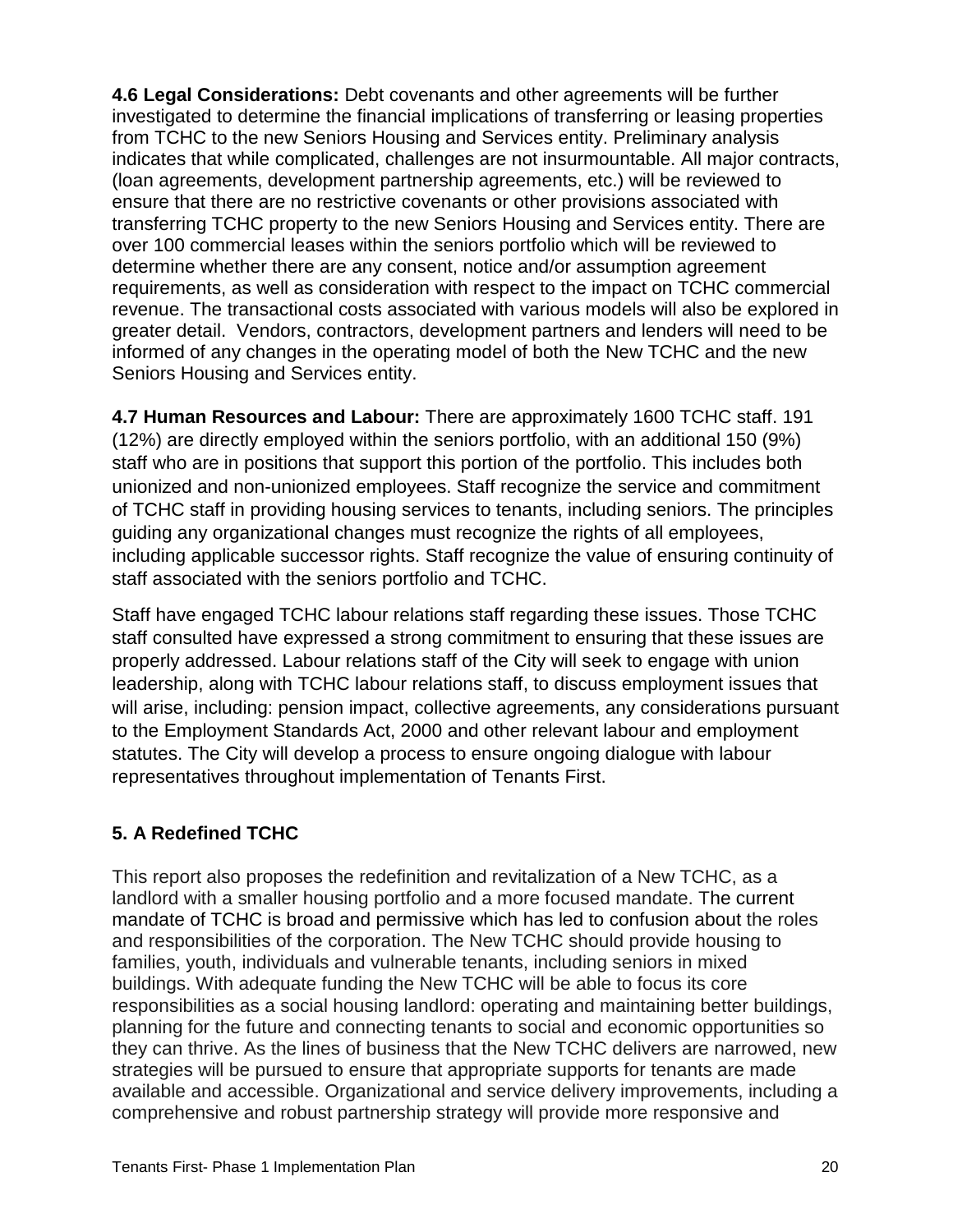efficient delivery of services to tenants. Key actions required to implement the new TCHC mandate are described below.

**5.1 Updated Shareholder Direction**: The TCHC Shareholder Direction must be updated through a collaborative process between the City and TCHC. This work includes reviewing and recommending a governance model for the new TCHC, including Board composition and participation of tenants on the Board. Both the Mayor's Task Force and Tenants First highlighted the need for changes to the governance model of TCHC. Tenants have expressed strong interest in meaningful participation in decision making on both local and organizational issues and this work will be an important part of the creation of the new TCHC. Additionally the decentralization pilots will provide opportunities to explore tenant participation in local community development initiatives.

The updated Shareholder Direction will need to consider the types of services TCHC provides and the type of housing it operates. Initial results from the asset review indicate that there are several properties in TCHC's portfolio that are anomalous, including buildings that do not fit within a residential social housing portfolio.

**5.2 Partnerships to Meet the Needs of Vulnerable Tenants**: TCHC houses many tenants who experience heightened vulnerabilities. This includes tenants who are living with serious and persistent mental health and substance use issues, those living with physical and mobility issues and those aging in place. For example, the Mayor's Task Force Report estimates that 24,000 TCHC households include someone living with mental health challenges. TCHC must build strategies to help vulnerable tenants maintain their tenancies and be active, valued participants in their communities. Partnerships with local community agencies and with the larger health system organizations such as the LHINs and Community Care Access Centres (CCACs) offer opportunities for enhanced service provision to support the increasing number of tenants with complex vulnerabilities living in TCHC. Working with LHIN-funded and community and home care providers can bring stability to communities and improve the lives of tenants, while enabling TCHC to fulfill its mission and focus on its mandate to deliver affordable, good quality housing.

Effective partnership strategies require a consistent vision, direction and organizational commitment to partnership development, program implementation as well as continuous monitoring and evaluation. The City should work with TCHC to develop and implement a partnership framework and strategy to enhance the well-being of TCHC tenants. As part of the framework and strategy development, a comprehensive review of existing partnerships will be undertaken, along with an analysis of services provided by the City and other external service providers. The review will assess existing partnerships, analyze whether services and programs are better provided by larger organizations such as the LHINs, or smaller community-based service providers.

Particular challenges arise in relation to TCHC buildings where there are high concentrations of vulnerable tenants. The City currently funds organizations that have expertise in supporting and housing vulnerable tenants. These supportive housing providers use models of service delivery that are responsive to tenants needs, focus on housing stability and build community. Building on the objectives of increasing capacity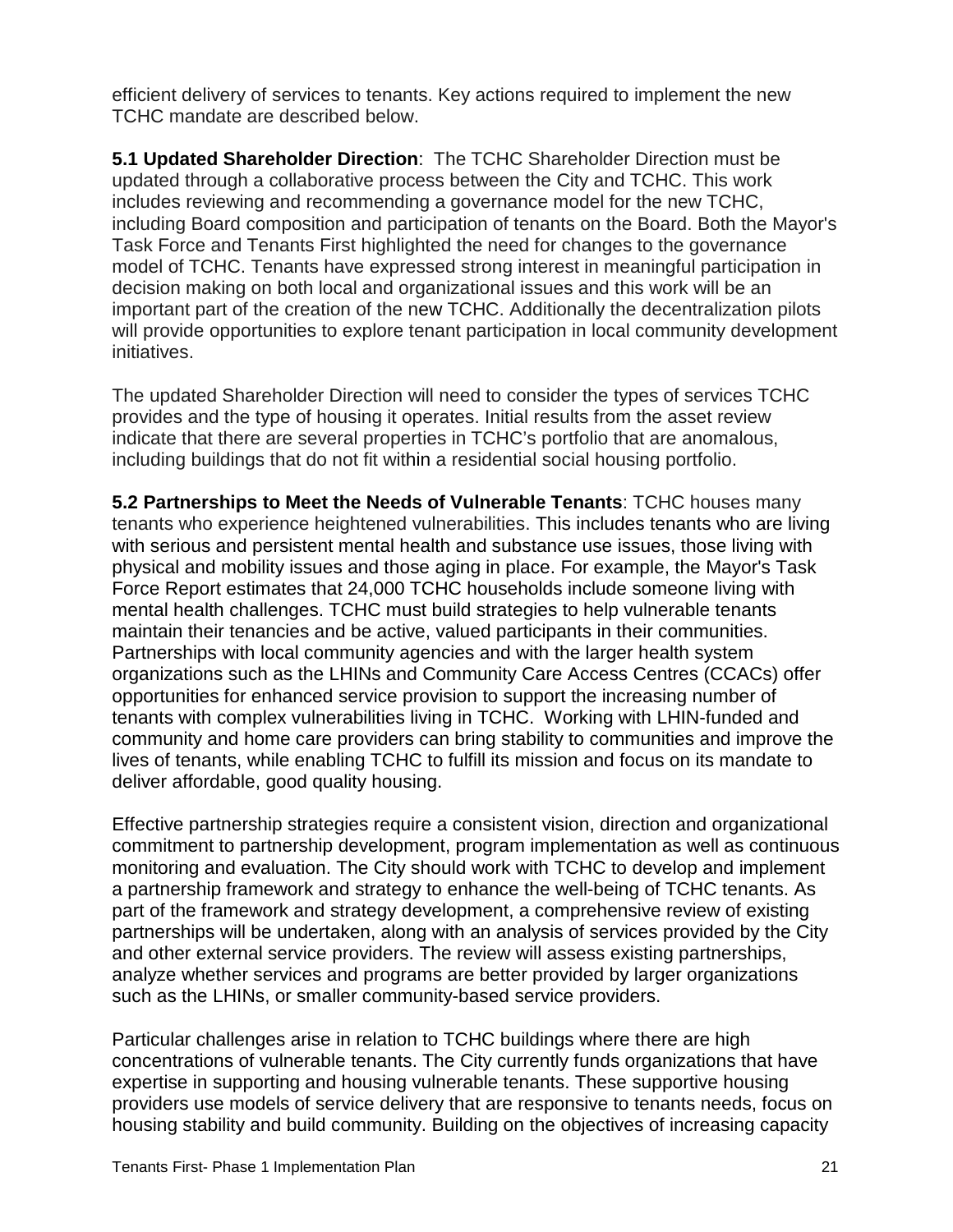in the social housing sector and ensuring a better quality of life for tenants, the operations of some of TCHC buildings with high concentrations of vulnerable tenants could be shifted to expert supportive housing provider partners. This is a way to ensure that tenants are supported in the best possible way and to promote housing stability and wellness.

**5.3 Pilots to Demonstrate Decentralization to a Local Service Model:** Both the Mayor's Task Force and Tenants First pointed to the benefits of a decentralized or local service delivery model. A decentralized operational structure supports more localized decision-making to ensure responsiveness to local issues and closer contact between tenants and front line staff. A decentralized operations pilot (Appendix 6) is under development in an Operating Unit in Weston-Rexdale. The pilot aims to test the impact of changes in the way that TCHC delivers service, with a focus on local, faster decisionmaking, partnerships and improving customer service to tenants. An integrated staff team structure will ensure alignment of property management and tenant focused services.

Two additional pilots will explore new models of local community engagement. Using a collaborative process, TCHC and City staff teams will work with tenants and community agency partners to develop neighbourhood specific local action plans through a process of tenant engagement, participation and leadership to define priorities and identify actions to address community issues. The pilots will explore opportunities to align systems and explore strategic partnerships to connect TCHC communities to their surrounding neighbourhoods.

**5.4 Addressing the Scattered Portfolio:** The portfolio of houses at TCHC is comprised of three distinct property types. Together they number 684 properties and 1,132 units, 2% of the TCHC portfolio; a small but important part of the social housing stock. Overall, they pose a challenge for TCHC, they are expensive to manage and maintain, due to their age, built form and disparate locations. An overall strategy for all property types needs to be implemented so that these houses can continue to be a vital component of the affordable housing stock of the City.

#### *Agency Houses:*

An Agency House is a TCHC house that is currently leased by a non-profit corporation for a housing related purpose. A housing related purpose includes but is not limited to: social housing, affordable housing, emergency shelter, transitional housing, providing housing or settlement services for newcomers, providing housing in a variety of settings to vulnerable residents, including those that require supports. There are currently 22 Agency Houses in the TCHC portfolio.

# *Rooming Houses:*

There are currently 31 rooming houses in the TCHC portfolio. In rooming houses, single rooms are rented to tenants in residential neighbourhoods. Typically, tenants of rooming houses have support needs which TCHC is not funded to provide. Many supportive housing providers in Toronto successfully operate rooming houses, with the model that includes supports and property management. Through the Rooming House Pilots, some initial partnerships with supportive housing providers are being pursued.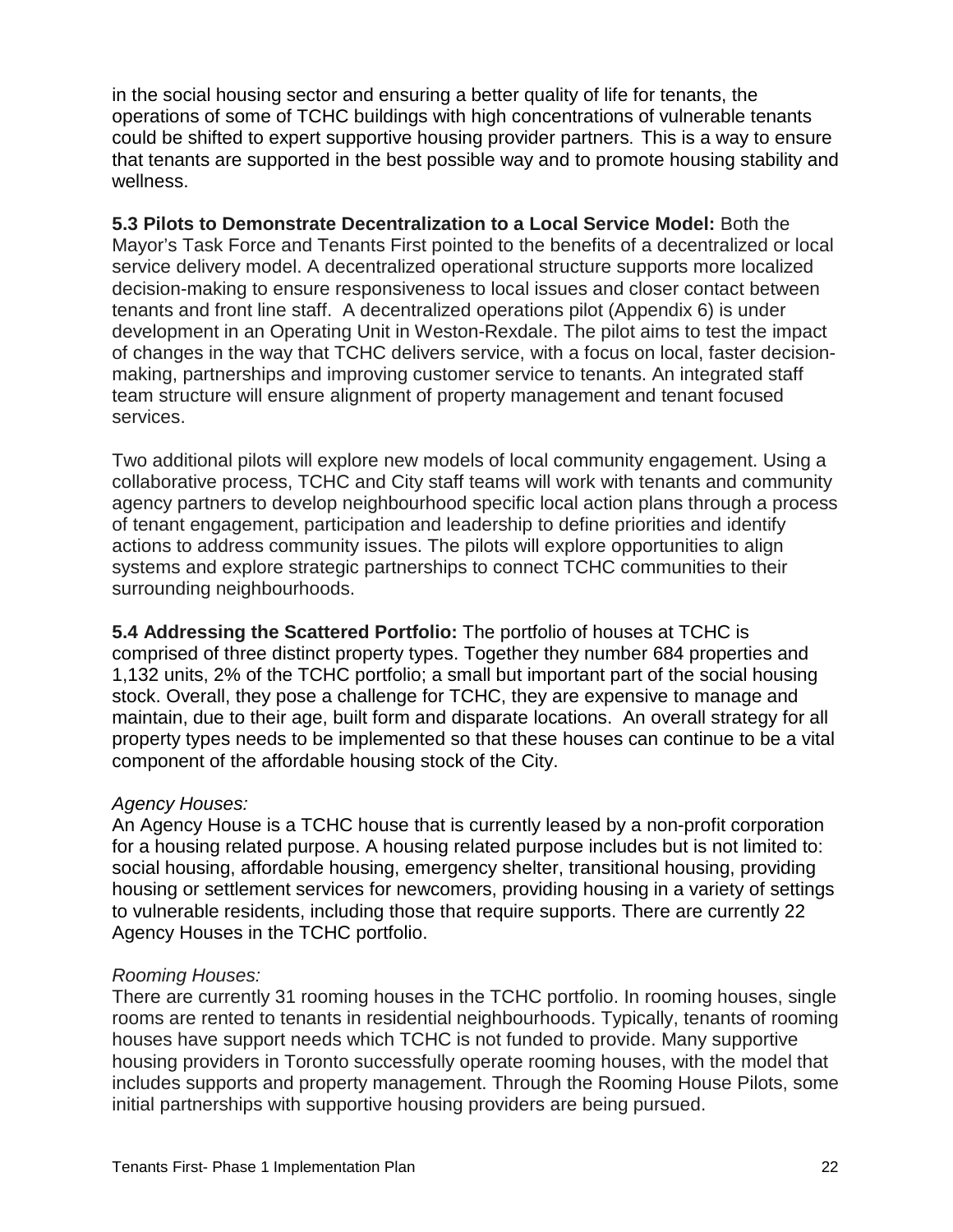#### *Single and Multi-Family Houses:*

The majority of the scattered portfolio houses are detached, semi-detached and townhouses. Many of these are large units, housing large families that cannot be accommodated elsewhere in the social housing system. Some of these are multi-family houses containing several units. All of these houses provide affordable housing and are embedded in Toronto neighbourhoods. These homes are valued by tenants and are integrated into communities.

In 2012 City Council endorsed the Putting People First Report which presented a way forward to manage the single-family home portfolio, given the capital repair backlog associated with this small but important part of the TCHC portfolio. In preparation for that report tenants of the single-family portfolio were surveyed. 94% of respondents reported a strong or very strong sense of belonging to their neighbourhood. Some 87% said their home meets their needs.

Putting People First proposed three strategies for the single-family homes:

- 1) Home ownership opportunities for tenants
- 2) Partnerships with non-profits
- 3) Sales of select homes

While TCHC implemented Strategy 3 Strategies 1 and 2 were at the time not pursued.

#### *REOI to Shift Operations of Scattered Portfolio:*

The Council-approved solutions in *Putting People First* have the potential to improve the condition of houses, provide opportunities for tenants, helps build capacity in non-profit sector and secures affordability in the long term. This report recommends pursuing implementation of the solutions identified in *Putting People First.*

As an important move forward, a "Request for Expression of Interest" should be issued to non-profit, co-op and land trust sectors to determine their organizational and financial capacity to operate the scattered houses, including Agency Houses and Rooming Houses to community groups. As part of this process non-profit and charitable organizations will be asked to identify their interest in particular houses, a tenant engagement strategy, and a business case for their proposal.

As established in Tenants First, the following principles must guide the REOI process:

- Maintaining affordability in transferred units
- Development of a strong accountability framework for providers
- Ongoing financial viability
- Tenant centred transfers
- Engagement with tenants and the greater community

In addition to the principles for transfer it is important that current tenants continue to live in the homes as they long as they qualify and are engaged throughout the process.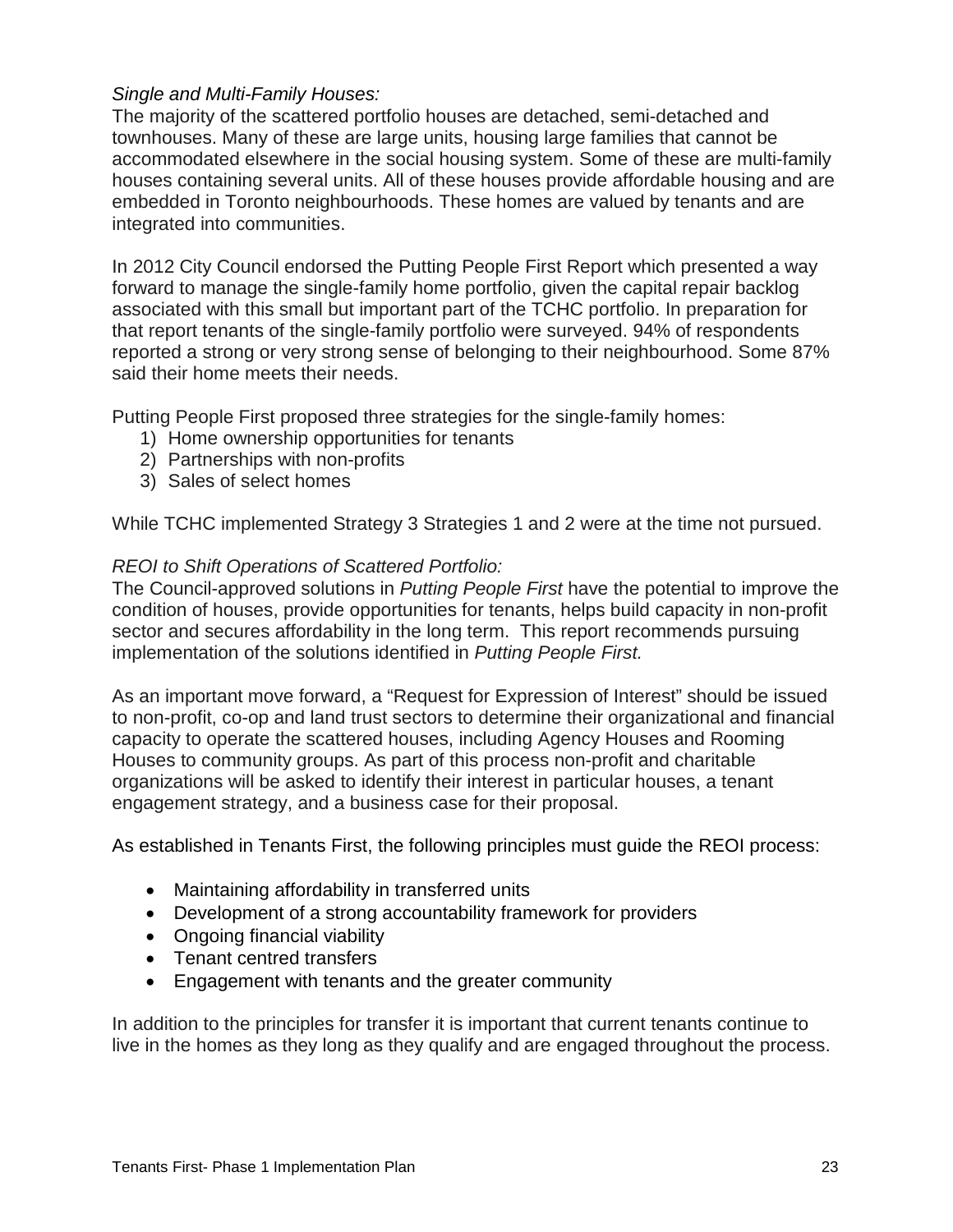# **6. Innovations in Housing**

Tenants First gave direction to look at the development of a Social Housing Innovation Lab, where new ideas could be tried, tested and honed in order to best serve social housing tenants. To this end, a series of pilots have begun. The Tenants First Team will work with the newly created Transformation Office and other City Divisions to formalize the implementation of these pilots and create a process to measure and adjust them with tenant feedback as recommended in Tenants First.

#### *Rooming House Revitalization*:

Rooming houses are an essential part of the affordable housing stock of the City. The residents of rooming houses are often vulnerable and many would benefit from supports. Because rooming houses are located within residential neighbourhoods, it is also critical that there are ongoing and positive communications with neighbours and other members of the communities. Currently, the South St Jamestown Rooming House project is looking at how TCHC, TCHC tenants, other residents and the City can come together to find solutions that include partnering with supportive housing partners.

#### *Decentralization:*

A decentralized operations pilot (Appendix 6) is currently under development in the TCHC Operating Unit in Weston-Rexdale. The pilot will test the impact of changes in the way that TCHC delivers service, with a focus on localized decisionmaking, partnerships and improving customer service to tenants. An integrated staff team structure will ensure alignment of property management and tenant focused services.

#### **7. Advocacy for Legislative Reforms**

Tenants First gave direction to identify potential reforms to the provincial *Housing Services Act* to improve outcomes for tenants of social housing. The *Housing Services Act* governs the relationship between Service Managers and the Province related to the delivery of Social Housing in Ontario. Many aspects of the system for delivering RGI subsidy are complicated and present barriers to the households that receive these benefits. Potential changes are summarized below.

#### *Flexibility to Exempt Certain Incomes from the Calculation of RGI Rent:*

The Mayor's Task Force Interim Report reported that "tenants are looking for access to jobs and opportunities, particularly those that provide a bridge towards meaningful, sustainable work" TCHC has worked with its Development partners and the City on creating opportunities for youth to access training and employment in the trades, however many tenants are reluctant to take these opportunities because they fear losing their housing or subsidy. The *Housing Services Act* allows for some local flexibility in areas of the legislation where Service Managers can tailor guidelines and rules to the local circumstance. A change that allows service manager discretion with respect to exempting income from service manager endorsed or approved training and employment programs from the RGI rent calculation will be explored. Staff will work with TCHC to recommend specific changes that will meaningfully impact the lives of tenants. This is an excellent opportunity to reinforce and support key recommendations of TO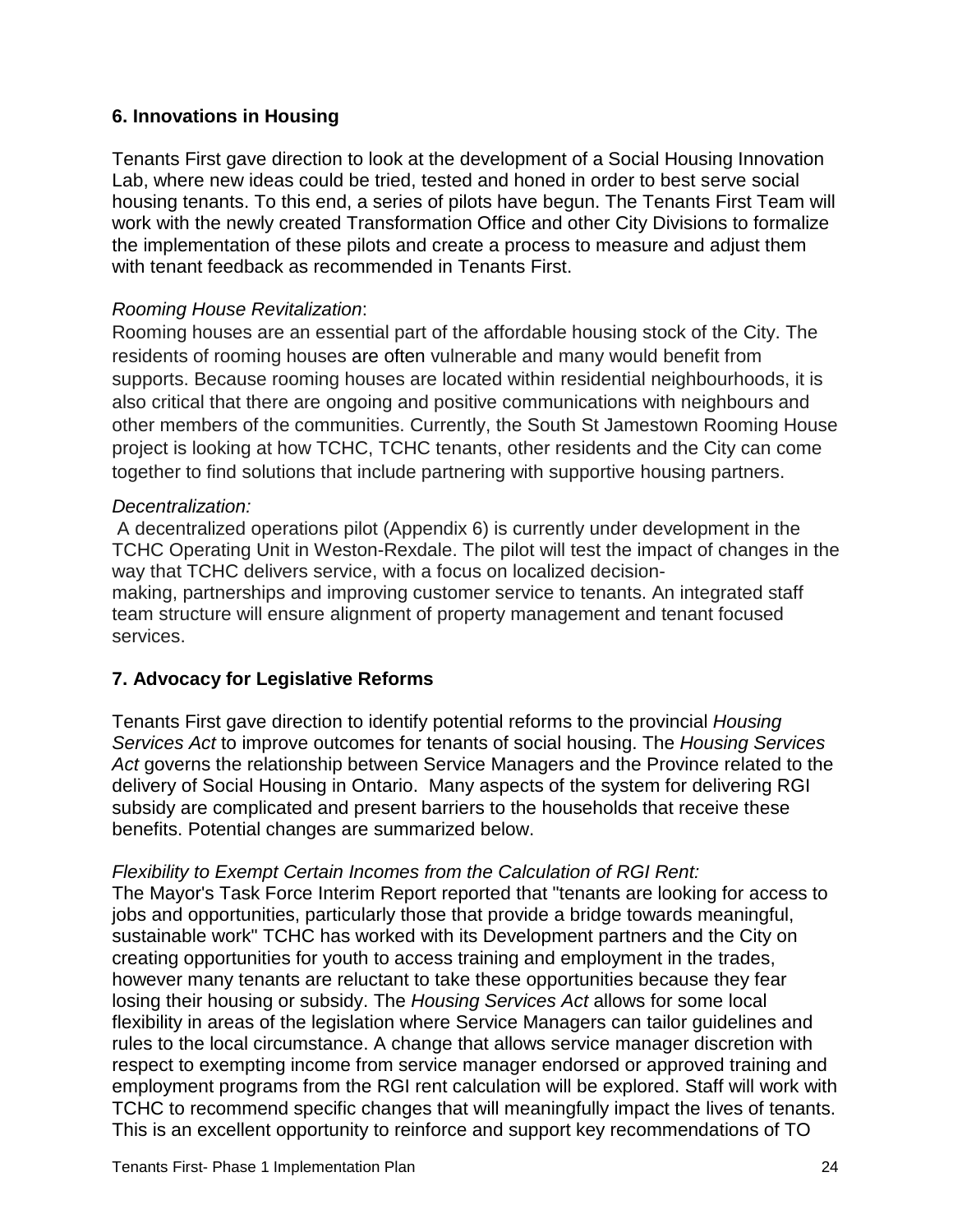Prosperity: Toronto Poverty Reduction Strategy, including the recommendations to create employment opportunities for low-income groups with high unemployment rates and improving the quality of jobs.

# *Simplified RGI Rules and Administration:*

On July 7, 2015 City Council adopted a motion to "request the Province to support the long-term sustainability of social housing by . . . simplifying RGI rules and providing greater flexibility to use a range of affordability options to meet local needs". The Mayor's Task Force also noted that "simplifying the administrative process will lessen the burden on RGI tenants and ensure accuracy in rent calculations" and the Provincial Long term Affordable Housing Strategy spoke to a need for a reformed RGI system. The current, provincially legislated method of rent calculations and annual reviews, is punitive for RGI tenants, and administratively burdensome for housing providers. The City is currently working with the Province on simplification of the RGI system and this should be a priority as the City moves forward on RGI reform.

# *Portable Housing Benefit:*

The City, through SSHA is embarking on an initiative to explore how a portable housing benefit could be used within the City's social housing system. A portable housing benefit is rental assistance, paid directly to a household that they can use to help pay for a unit that they choose. This approach could assist tenants in securing housing that is more affordable as well as provide choice to social housing tenants, including those living at TCHC who may wish to leave the portfolio. Giving TCHC tenants choice in housing could potentially provide opportunities to tenants while giving TCHC a potential to create more mixed housing without reducing the service level standard of rental subsidy in the City.

# **8. Next Steps**

This report represents Phase 1 of the Tenants First Implementation Plan. Implementation will continue to be collaborative, relying on the expertise of City staff, TCHC staff and other stakeholders. The process will be guided by two Advisory Groups as shown below.

# **TCHC Advisory Group**

**Co-Lead**: CEO TCHC/Executive Director of SDFA **Participants**: CEO TCHC, TCHC staff and City Staff, including the Chief Transformation Officer

**Key Deliverables**: development of program delivery model for the New TCHC including utilizing Provincial, City, Community sector and other partnerships to deliver services to TCHC tenants and inform changes to the Shareholder Direction and the funding formula.

#### **Seniors Housing Advisory Group**

**Lead**: Executive Director of SDFA **Participants**: CEO TCHC, City Staff, TCHC staff, and representatives from the Toronto LHINs

**Key Deliverables**: development of program delivery model for the Seniors Housing Provider including utilizing Provincial, City, Community and other partnerships to deliver services to Seniors, including those who continue to reside in mixed TCHC buildings.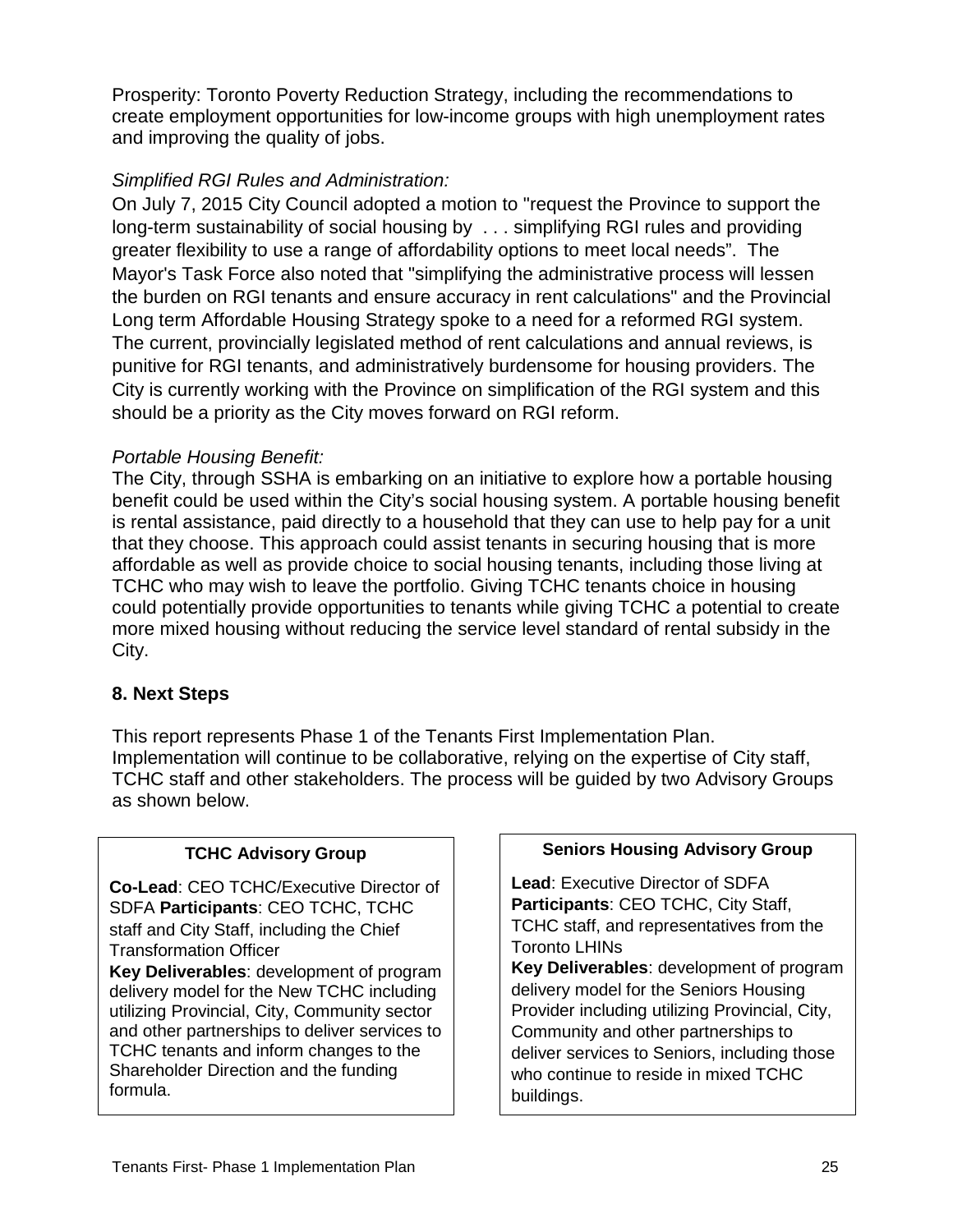#### **9. Conclusion**

Through the Tenants First report in July 2016, Council provided clear direction that the status quo of its local housing corporation is no longer acceptable for the over 110,000 Torontonians that call TCHC home. The Mayor's Task Force on TCHC provided valuable insight into the development of Tenants First*.* Since that time both the Federal and Provincial governments have presented budgets that make no fundamental change TCHC's financial crisis. In April 2017 TCHC closed 134 units because they were in such a serious state of disrepair that they posed a safety risk to tenants.

The social housing stock of TCHC is an asset that includes over 2,200 buildings, 58,500 units and approximately 50 million square feet of gross floor area. It is in no governments' interest to watch any asset crumble, particularly one with a current assessment value of \$12 billion.

The key recommendations in this report set a new course for the City's own social housing portfolio. The recommendations provide for the creation of a new Seniors Housing and Services Corporation and for the redefinition and revitalization of TCHC. The report also calls for the development of an interim 2018-2019 funding model to be submitted through the 2018 budget process.

The report also recommends that the City Manager continue to work with Federal and Provincial officials in the City's efforts to secure funding and financial incentives resulting from the 2017 federal budget and the emerging National Housing Strategy.

It is time for Council to set TCHC on the path to providing quality housing for tenants of TCHC and also for all Torontonians. The recommendations in this report advance key transformative ideas put forth by the Mayor's Task Force and Tenants First. This is the beginning of a multi-year transformation that will require continued commitment of City Council, the attention and support of other orders of government and everyone else who has a role to play in improving the lives of tenants and the City's social housing communities. TCHC tenants deserve no less.

# **CONTACT**

Chris Brillinger Chris Phibbs Executive Director **Project Manager** Administration **Administration** Phone: 416-392-5207 Phone: 416-392-6177 [Chris.Brillinger@toronto.ca](mailto:Chris.Brillinger@toronto.ca) [Chris.Phibbs@toronto.ca](mailto:Chris.Phibbs@toronto.ca) 

Social Development, Finance & Social Development, Finance &